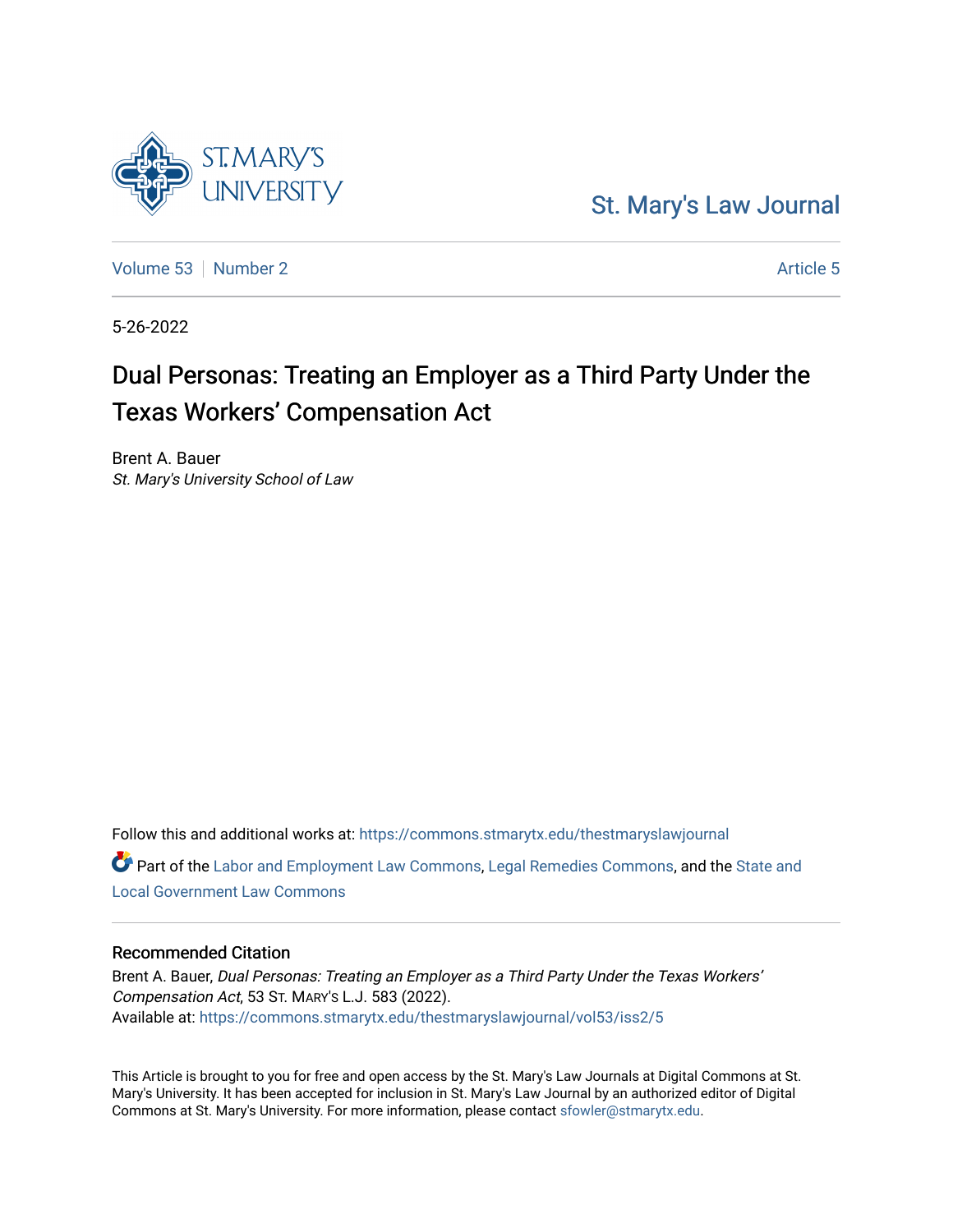Bauer: Dual Personas

# **COMMENT**

# **DUAL PERSONAS: TREATING AN EMPLOYER AS A THIRD PARTY UNDER THE TEXAS WORKERS' COMPENSATION ACT**

## **BRENT A. BAUER**\*

| Ι. |                                                |                                                          |  |
|----|------------------------------------------------|----------------------------------------------------------|--|
|    |                                                |                                                          |  |
|    |                                                |                                                          |  |
|    |                                                |                                                          |  |
| П. |                                                |                                                          |  |
|    |                                                |                                                          |  |
|    |                                                |                                                          |  |
| Ш. | Current Application of Dual Capacity Theory590 |                                                          |  |
|    |                                                |                                                          |  |
|    |                                                |                                                          |  |
|    |                                                | 1. Dual Personas of Corporate Shareholders 592           |  |
|    |                                                | 2. When Dual Personas Generate Shareholder Immunity  594 |  |
|    |                                                |                                                          |  |
|    |                                                | C. Liability as Designer and Manufacturer of a Defective |  |
|    |                                                |                                                          |  |
|    |                                                |                                                          |  |

583

<sup>\*</sup> Candidate for Doctor of Jurisprudence, St. Mary's University School of Law. The author is thankful to his family for the support and encouragement that made this Comment possible, as well as Kenneth Culbreth and Professors Dorie Klein and Vincent Johnson for their valuable insights. Most of all, the author is thankful to the editorial team of the *St. Mary's Law Journal* for assisting in the preparation of this Comment for publication.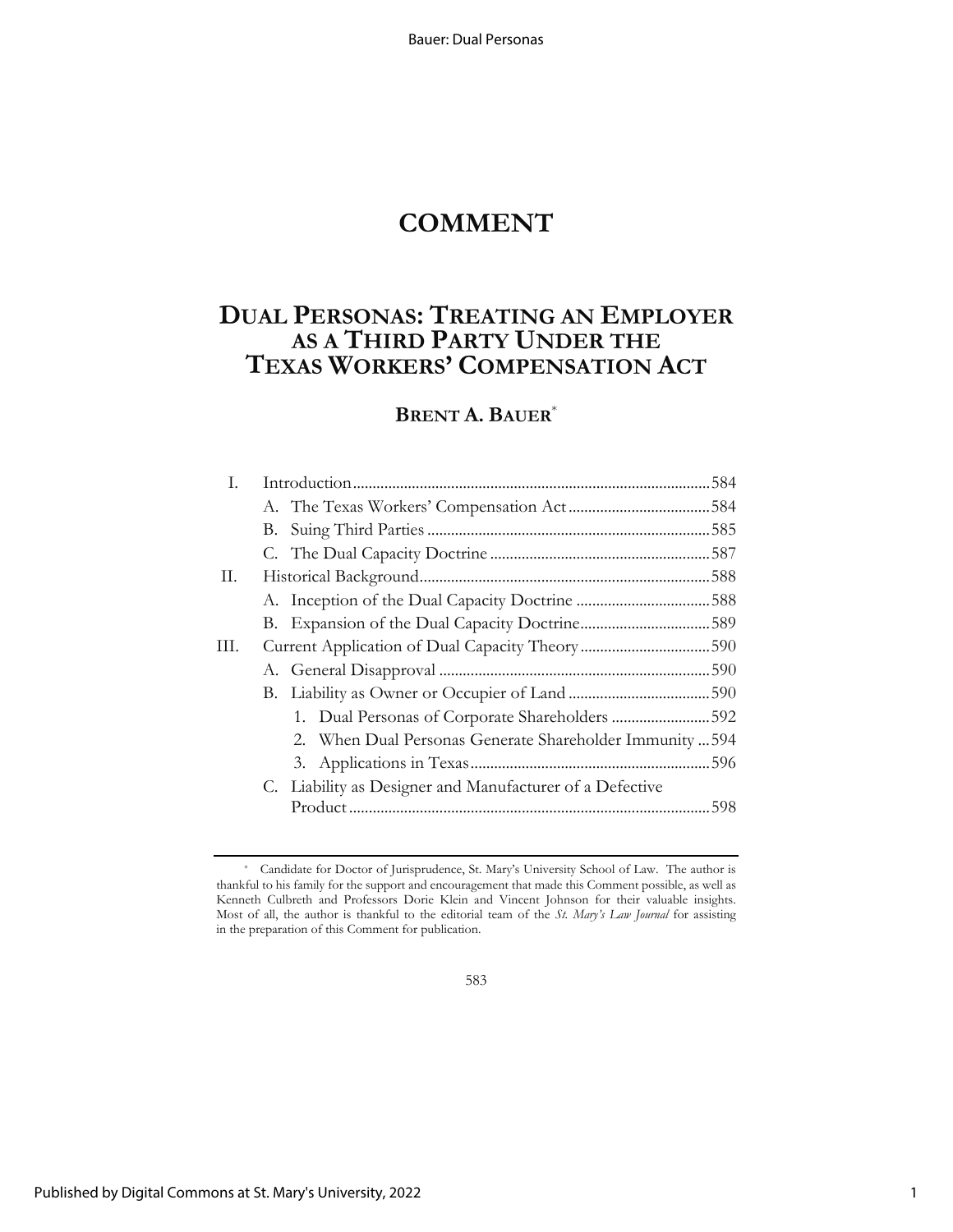| 584 | ST. MARY'S LAW JOURNAL                                      | [Vol. 53:583] |
|-----|-------------------------------------------------------------|---------------|
|     |                                                             |               |
|     | 2. Dual Personas of Corporate Successors in Interest  602   |               |
|     | 3. Immunities of Corporate Successors in Interest 604       |               |
|     |                                                             |               |
| IV. |                                                             |               |
|     |                                                             |               |
|     |                                                             |               |
|     |                                                             |               |
|     | 2. Implications of the Dual Persona Doctrine in Texas  614  |               |
| V.  |                                                             |               |
|     | A. The Dual Capacity Doctrine is Rejected as Unworkable 615 |               |
|     |                                                             |               |
|     | C. The Dual Persona Doctrine Will Not Harm the Texas        |               |
|     |                                                             |               |

### I. INTRODUCTION

#### A. *The Texas Workers' Compensation Act*

The Texas Workers' Compensation Act,<sup>1</sup> like other workers' compensation acts across the United States, was created for the general purpose of shielding an otherwise negligent employer from liability to an employee in tort.<sup>2</sup> Simultaneously, the Act relieves the injured employee of the time, expense, and uncertainty of proving such negligence in court.<sup>3</sup> An employee injured within the scope of  $emplogment<sup>4</sup>$  is entitled to

<sup>1.</sup> *See generally* TEX. LAB. CODE ANN. § 408 (outlining the application of workers' compensation benefits).

<sup>2.</sup> Mary Quella Kelly, Comment, *Workmen's Compensation and Employer Suability: The Dual-Capacity Doctrine*, 5 ST. MARY'S L.J. 818, 818 (1974).

<sup>3.</sup> *See* Davis v. Sinclair Refin. Co., 704 S.W.2d 413, 415 (Tex. App.—Houston [14th Dist.] 1985, writ ref'd n.r.e.) (stating the Workers' Compensation Act relieves the employee of the burden of proving his employer's negligence, establishes a recovery amount that would otherwise be uncertain, and relieves the subscribing employer of certain defenses).

<sup>4.</sup> *See* TEX. LAB. CODE ANN. § 401.011 (indicating "course and scope of employment," for purposes of the Texas Workers' Compensation Act, includes activity that (1) originates in the employer's business and (2) "is performed by an employee" engaged in the furtherance of the employer's business or affairs).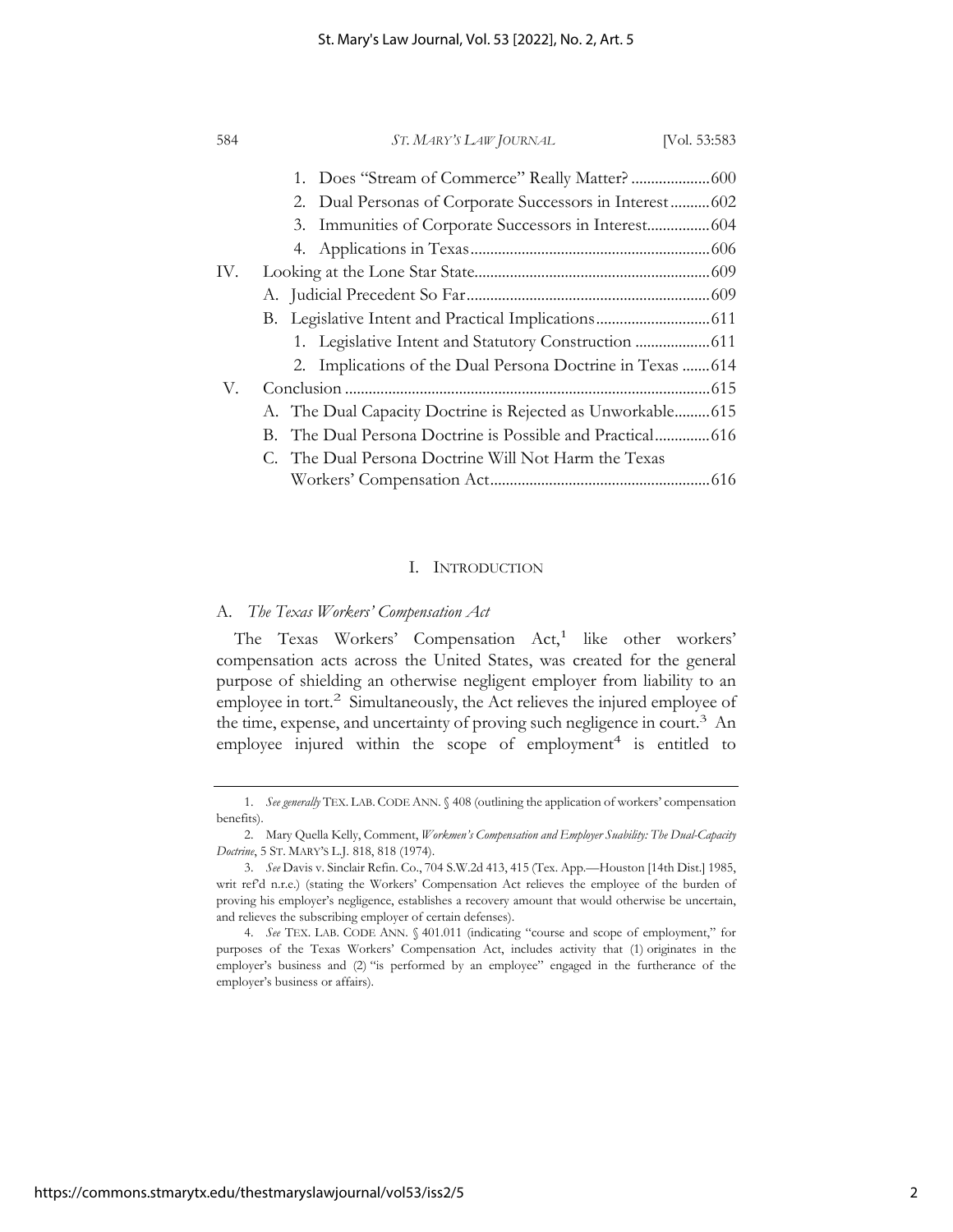compensation benefits regardless of the employer's fault or the employee's contribution to fault.<sup>5</sup> However, as a consequence of receiving employment compensation benefits under the Act, an employee forfeits the common law right to sue their employer for any negligence that caused the work-related injury.6

#### B. *Suing Third Parties*

Notwithstanding the exclusive remedy as against employers, Texas and most other states<sup>7</sup> allow an employee receiving employment compensation benefits to sue a third party who caused or is otherwise liable for the workrelated injury.<sup>8</sup> As noted by Professor Arthur Larson,<sup>9</sup> "it is elementary that if a stranger's negligence was the cause of injury to [the] claimant in the course of employment, the stranger should not be in any degree absolved of [their] normal obligation to pay damages for such an injury."10 But what if the employee's work-related injury results from an employer's negligence in duties that are independent to those of an employer? $11$ 

7. *See generally* J.T.W. & P.V.S., Annotation, *Workmen's Compensation: Rights and Remedies Where Employee Was Injured by a Third Person's Negligence*, 106 A.L.R. 1040 (1937) (showing in several states receipt of compensation benefits does not prohibit an injured employee from bringing a common law action against a liable third party).

8. *See* TEX. LAB. CODE ANN. § 417.001(a) ("An employee or legal beneficiary may seek damages from a third party who is or becomes liable to pay damages for an injury or death that is compensable under this subtitle and may also pursue a claim for workers' compensation benefits under this subtitle.").

9. Professor Arthur Larson (1910–1993) taught at Duke University School of Law and is best known for his treatise on the law of workmen's compensation. *Arthur Larson*, DUKELAW, https://web.law.duke.edu/history/faculty/larson/ [https://perma.cc/5EAD-CRHW]. Larson's treatise is the preeminent authority cited by many courts on the interplay between dual capacity theory and workers' compensation law. *See, e.g.*, Stayton v. Clariant Corp., 10 A.3d 597, 601 (Del. 2010) (referencing Professor Larson's treatise regarding the dual persona doctrine).

<sup>5.</sup> *See Davis*, 704 S.W.2d at 415 (noting abrogation of contributory negligence as an employer's defense to tort liability).

<sup>6.</sup> *See* TEX. LAB. CODE ANN. § 408.001(a) ("Recovery of workers' compensation benefits is the *exclusive remedy* of an employee covered by workers' compensation insurance coverage or a legal beneficiary against the employer or an agent or employee of the employer for the death of or a workrelated injury sustained by the employee.") (emphasis added); *see also* H. Michael Bagley et al., *Workers' Compensation*, 55 MERCER L. REV. 481, 487–88 (2003) (suggesting the exclusive remedy provision is the linchpin without which such statutory schemes would have no meaningful effect).

<sup>10. 10</sup> LEX K. LARSON, LARSON'S WORKERS' COMPENSATION LAW § 110.01 (Matthew Bender rev. ed. 2020).

<sup>11.</sup> This is not to be confused with an employer's negligence in an unrelated transaction, such as when an employee comes into their employer's shop on their day off to make a private purchase. *See id.* § 113.08 (illustrating states' application of the dual capacity doctrine). The employee may bring a negligence action in that scenario since the employment relationship is not implicated in any way. *Cf.*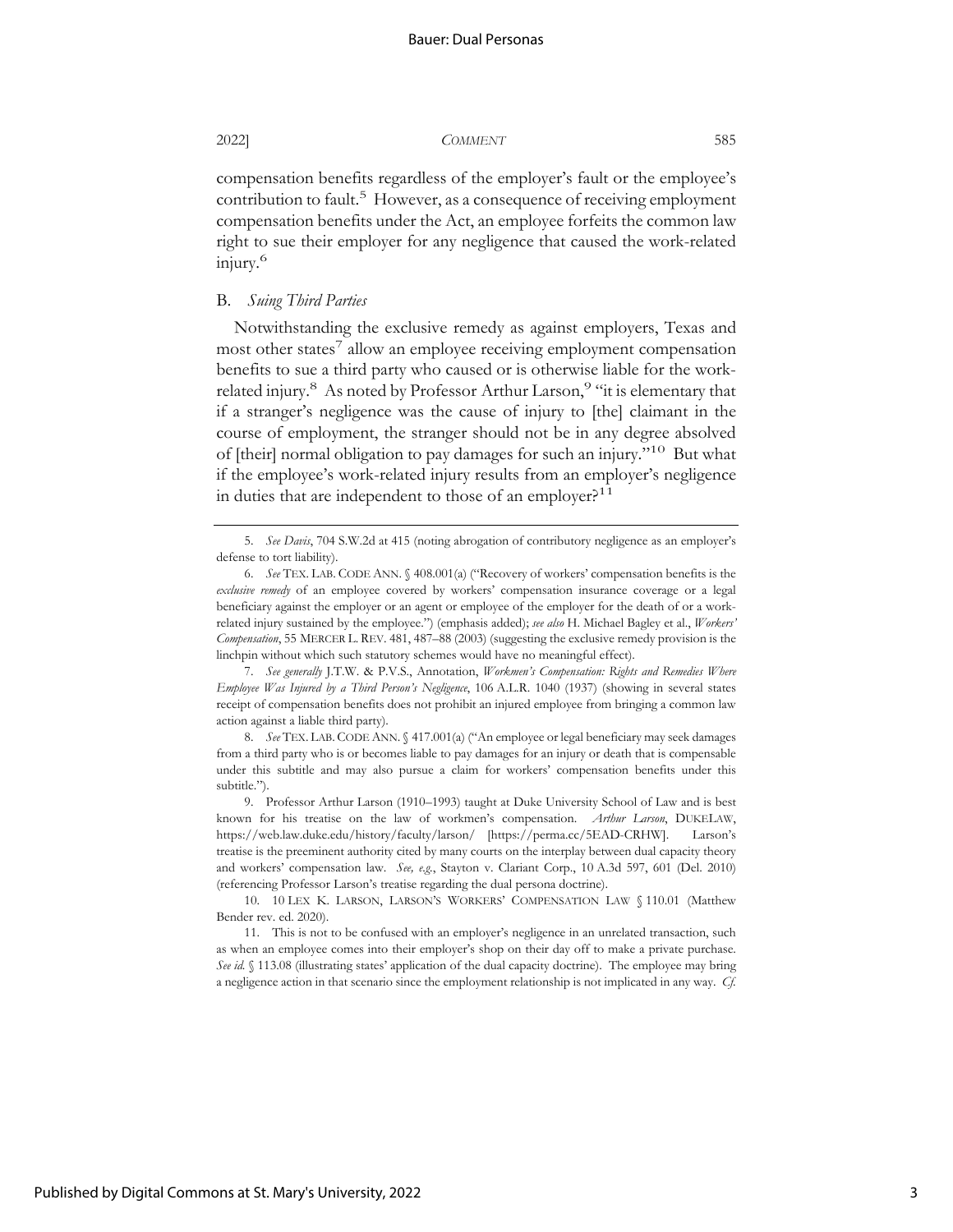Imagine a hypothetical doctor who owns and operates a private practice, employing several nurses to assist in its operation.<sup>12</sup> One day, a nurse becomes ill on the job and the doctor gives her medication. Unfortunately, the medication causes the nurse to go into shock. She becomes hypoxic from oxygen deprivation and suffers lasting brain damage. Normally, the nurse could bring a claim against the doctor for medical malpractice since doctors have a duty of care in treating their patients.<sup>13</sup> However, this hypothetical jurisdiction has a statute that precludes an employee from recovering in tort against an employer where the employer is a subscriber under the state's workers' compensation scheme.

Should an employer who occupies capacities independent from that of the employer be allowed to circumvent their liability for such capacities via the exclusive remedy provision?<sup>14</sup> Effectively, the employee would be forced to choose between protracted litigation with a lesser chance of recovery,15 or the receipt of potentially insufficient compensation benefits.<sup>16</sup> One could argue that the employee at least tacitly agreed to be subject to the exclusive remedy as it relates to her employment, but not as

Darensburg v. Tobey, 887 S.W.2d 84, 87 (Tex. App.—Dallas 1994, writ denied) (stating an employee must have been engaged in or acting pursuant to the employer's business or affairs when the injury occurred to fall within the scope of the Workers' Compensation Act).

<sup>12.</sup> *See* Kelly, *supra* note 2, at 821 (setting forth a hypothetical of a physician-employer treating his receptionist).

<sup>13.</sup> *See* RESTATEMENT (SECOND) OF TORTS § 299A (AM. L. INST. 1965) (stating a professional is required to render their professional services with the knowledge and skill normally possessed by others practicing in that profession in the community); Majzoub v. Appling, 95 S.W.3d 432, 436 (Tex. App.—Houston [1st Dist.] 2002, pet. denied) (stating a doctor's duty of care arises from the consensual nature of the physician-patient relationship); *cf.* 61 AM. JUR. 2D *Physicians, Surgeons, and Other Healers* § 183 (2020) (describing a physician's duty of care towards her patients as both contractual in nature and as a consequence of public policy).

<sup>14.</sup> *Cf.* Kelly, *supra* note 2, at 821 ("Should any injured employee be denied his common law tort action when he is injured because of the negligence of his employer when the employer occupies another capacity?").

<sup>15.</sup> *See* Davis v. Sinclair Refin. Co., 704 S.W.2d 413, 415 (Tex. App.—Houston [14th Dist.] 1985, writ ref'd n.r.e.) (noting the workers' compensation acts take uncertainty of recovery out of the equation).

<sup>16.</sup> *Cf.* Jason Kirkpatrick et al., *Texas Workplace Injury Compensation: Analysis, Options, Impact*, TEXANS FOR LAWSUIT REFORM FOUND. 25, 26, 28, https://www.tlrfoundation.com/wpcontent/uploads/2019/02/TexasWorkplaceCompensation.pdf [https://perma.cc/Z894-GC8H] (suggesting, in some cases, a severely injured worker is able to achieve greater recovery through litigation against a third-party tortfeasor than they would through workers' compensation benefits).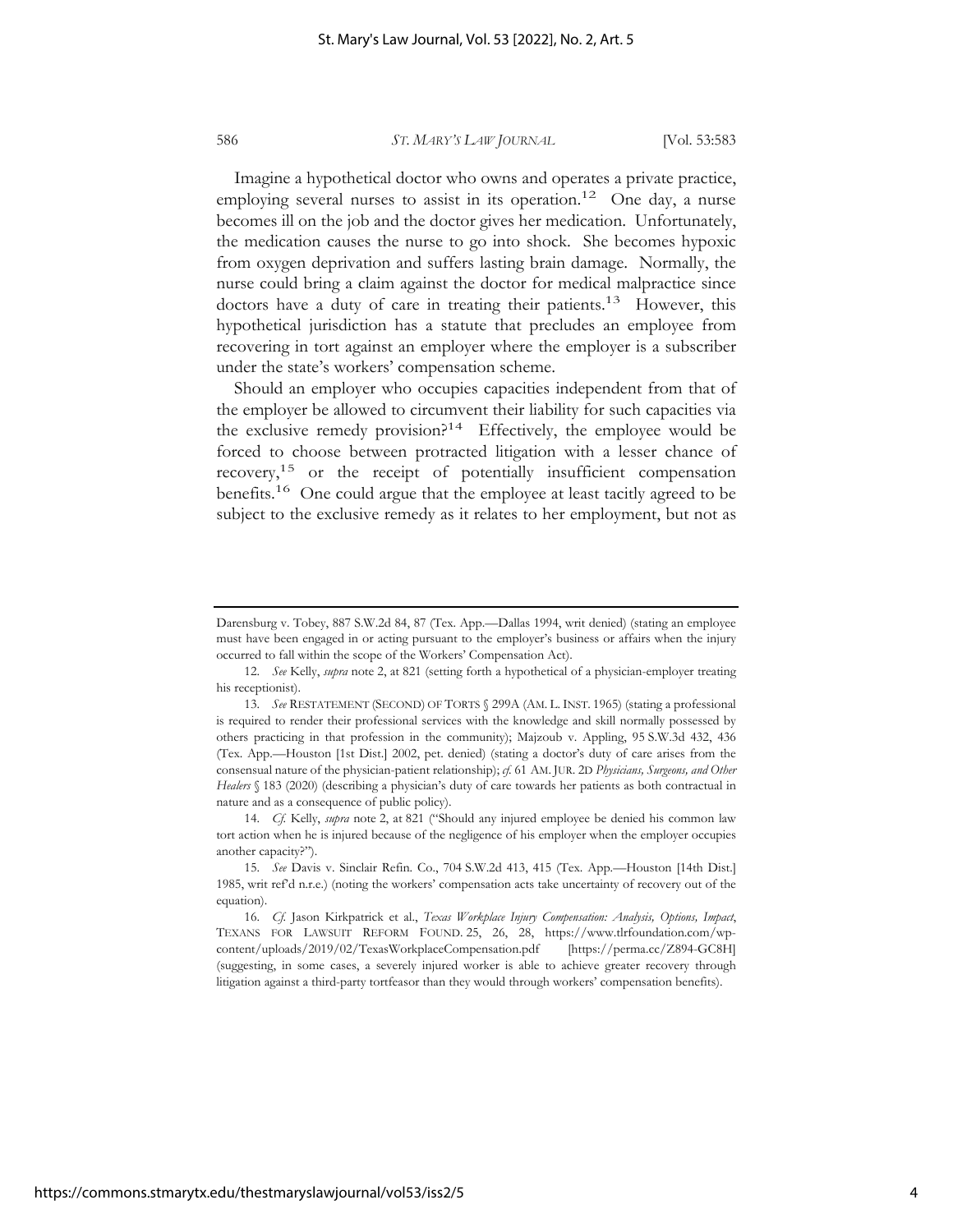to a third-party tortfeasor—even one who happens to be her employer.<sup>17</sup> The initial judicial response to this dilemma is known as the "dual capacity" doctrine.

#### C. *The Dual Capacity Doctrine*

Several states developed the dual capacity doctrine as an exception to the exclusive remedy provisions in state workers' compensation acts.<sup>18</sup> The dual capacity doctrine states,

[A]n employer who is generally immune from tort liability to an employee injured in a work-related accident may become liable to his employee as a third-party tortfeasor if he occupies, in addition to his capacity as an employer, a second capacity that confers upon him obligations independent of those imposed upon him as an employer.<sup>19</sup>

The application of the dual capacity doctrine has been limited to special circumstances by different state courts. Texas courts have uniformly rejected the doctrine as an exception to the state's workers' compensation act, but the Texas Supreme Court has yet to finally lay it to rest or limit it to those circumstances where it can be appropriately applied.<sup>20</sup> This Comment explores the current landscape of the dual capacity doctrine in the United States, and whether the dual persona doctrine, a stricter version of dual capacity theory, could be appropriately applied to hold an employer liable as a third party under the Texas Workers' Compensation Act. But first, it will be instructive to consider the early development and application of the doctrine by various state and federal courts.

<sup>17.</sup> Kelly, *supra* note 2, at 832.

<sup>18.</sup> California, Illinois, and Ohio were the first states to extensively develop a dual capacity theory. Note, *Workers' Compensation: The Dual-Capacity Doctrine*, 6 WM. MITCHELL L. REV. 813, 819 (1980).

<sup>19.</sup> Kimzey v. Interpace Corp., 694 P.2d 907, 910 (Kan. Ct. App. 1985).

<sup>20.</sup> Payne v. Galen Hosp. Corp., 28 S.W.3d 15, 20–21 (Tex. 2000) (noting although the appellate courts have uniformly rejected the dual capacity doctrine, the Texas Supreme Court has not definitively disapproved of the it as an exception to the exclusive remedy provision under the TWCA).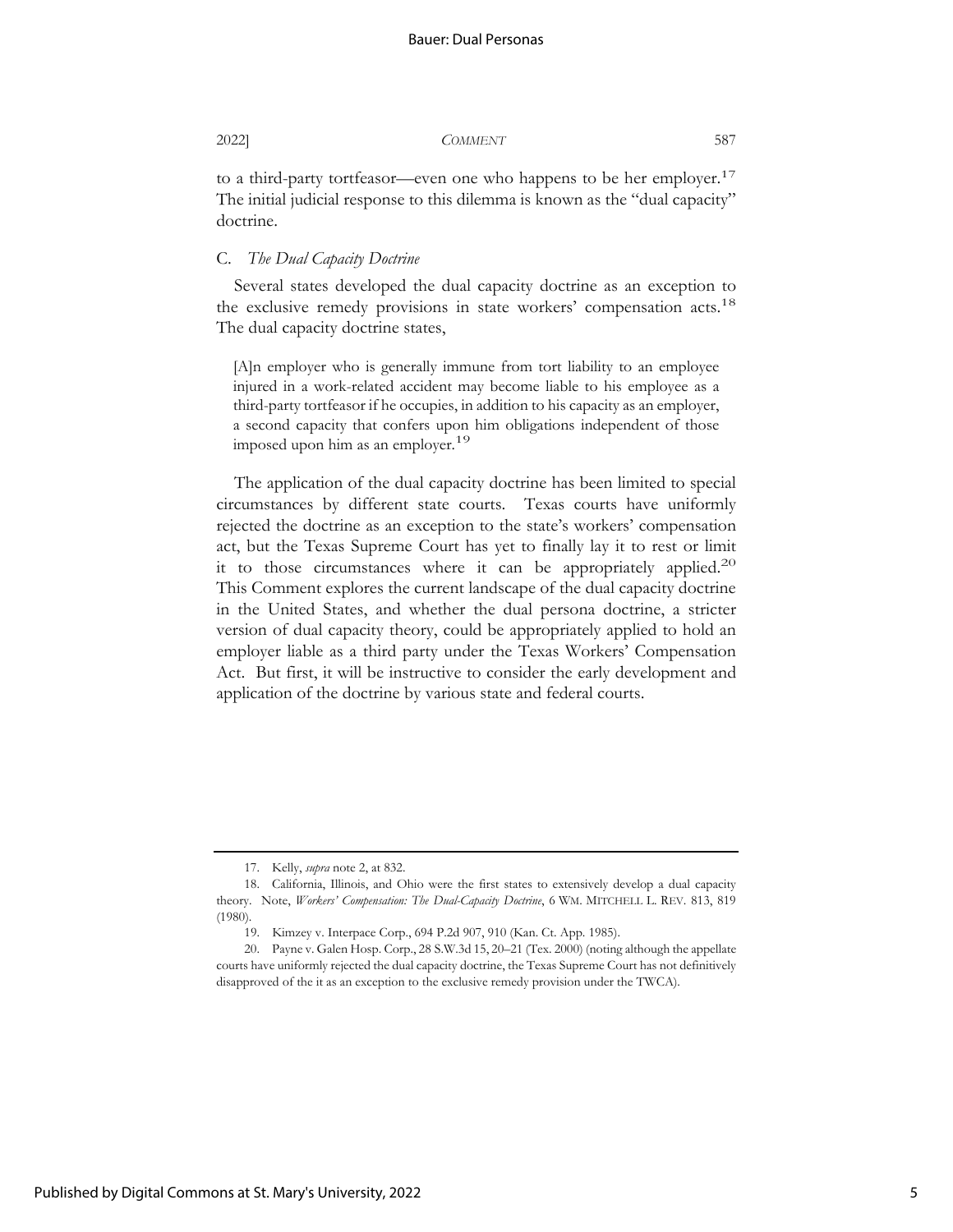#### II. HISTORICAL BACKGROUND

### A. *Inception of the Dual Capacity Doctrine*

The dual capacity doctrine had its preeminence in the late 1970s to early 1980s.21 However, the fundamental concepts behind the doctrine first emerged in the 1952 California Supreme Court case, *Duprey v. Shane.*<sup>22</sup>

Iva Duprey, a nurse employed by a chiropractor, suffered a neck injury while at work and was subsequently treated for that injury by her employer, Dr. Shane.<sup>23</sup> The treatment aggravated her injuries, resulting in further disability.24 Because the original injury occurred while on the job, Duprey received workmen's compensation benefits.25 The question before the court was whether Dr. Shane could be treated as a third party subject to liability for aggravating Duprey's injury notwithstanding the Act's exclusive remedy provision.<sup>26</sup>

In a per curiam opinion, the court likened Dr. Shane's status to that of the attending physician of an insurance carrier tasked with treating an employee's work-related injury, noting that such a physician, as a third party, would not be protected from liability for negligent aggravation of an employee's injuries.<sup>27</sup> "In treating the injury," the court stated, "Dr. Shane did not do so because of the employer-employee relationship, but . . . as an attending doctor . . . ."28 Although California subsequently abrogated the

<sup>21.</sup> *See* Note, *Workers' Compensation: The Dual-Capacity Doctrine*, *supra* note 18, at 814 (describing the advent and early applications of the dual capacity doctrine); 10 LARSON, *supra* note 10, § 113.01 ("The dual capacity doctrine, in spite of widespread . . . attempts to invoke it as a way to defeat exclusiveness, flourished in only two states . . . for only a few years . . . .").

<sup>22.</sup> *See* Duprey v. Shane, 249 P.2d 8, 15 (Cal. 1952) (per curiam) (describing the dual nature of an employer's liability as a doctor).

<sup>23.</sup> *Id.* at 10.

<sup>24.</sup> *Id.*

<sup>25.</sup> *Id.* at 13.

<sup>26.</sup> *See id.* at 13–14 ("The claim of an employee [...] for compensation does not affect his [or her] claim or right of action for all damages proximately resulting from [such] injury or death against any person other than the employer." (quoting CAL. LAB. CODE § 3852 (West 1952) (current version at CAL. LAB. CODE § 3852))).

<sup>27.</sup> *Id.* at 15.

<sup>28.</sup> *Id.*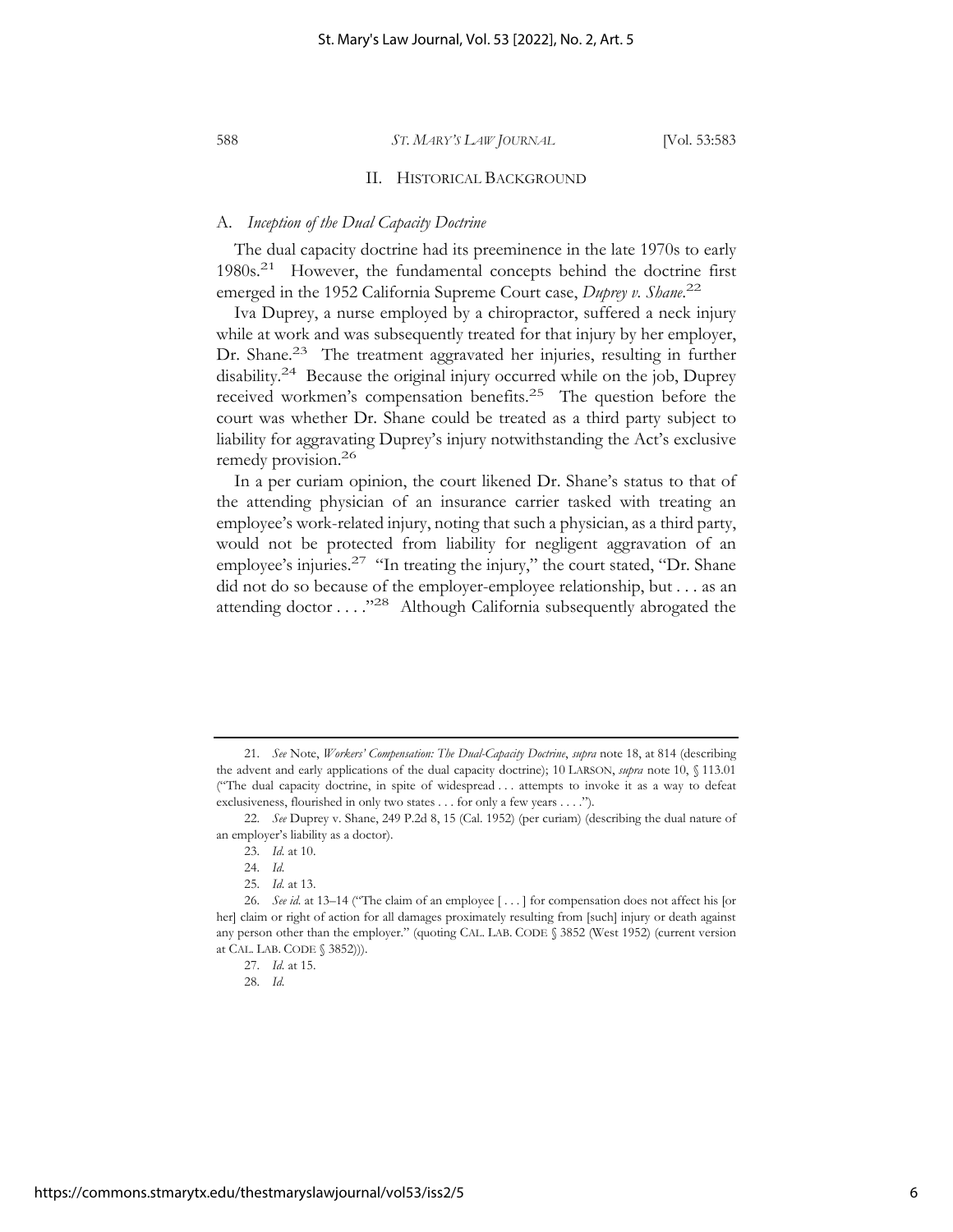dual capacity doctrine by statute in 1982,29 *Duprey's* impact on the courts of other jurisdictions is patent.30

#### B. *Expansion of the Dual Capacity Doctrine*

In the 1963 case, *Reed v. Steamship Yaka*, 31 the U.S. Supreme Court used a dual capacity concept to hold a stevedoring company<sup>32</sup> liable for an employee's injury notwithstanding the exclusive recovery of workers' compensation benefits mandated under the Federal Longshore and Harbor Workers' Compensation Act (LHWCA).<sup>33</sup> The defendant stevedoring company leased the SS *Yaka* from its owner under a bareboat charter.<sup>34</sup> Pursuant to then-existing admiralty law, the lessee was normally subject to liability for the vessel's unseaworthiness.<sup>35</sup> The employee-plaintiff sued the ship's owner after being injured while working on the vessel, and the ship's owner sought indemnification from the stevedoring company as lessee.<sup>36</sup> The Court determined that the LHWCA was not intended to preempt the stevedoring company's independent responsibility to render the vessel seaworthy during the term of the lease; therefore, the stevedoring company could be held liable as a third party.<sup>37</sup>

31. Reed v. S.S. Yaka, 373 U.S. 410 (1963).

<sup>29.</sup> *See* CAL. LAB. CODE § 3602 (West 1982) (abolishing dual capacities as a basis for holding an employer or their employee liable in tort).

<sup>30.</sup> As of the writing of this Comment, a substantial minority of states have considered the dual capacity doctrine, including: Oklahoma; Arkansas; California; Alaska; Indiana; Kentucky; Louisiana; Mississippi; Missouri; New York; North Dakota; Pennsylvania; South Carolina; Tennessee; Texas; Illinois; Maine; Michigan; New Hampshire; and Ohio. *See generally* Michael A. DiSabatino, Annotation, *Modern Status: "Dual Capacity Doctrine" As Basis for Employee's Recovery from Employer in Tort*, 23 A.L.R. 4th 1151 (1983) (illustrating how state and federal courts contemplated the application of the dual capacity doctrine to cases involving workplace injuries).

<sup>32.</sup> A stevedore refers to a person "who works at or is responsible for loading and unloading ships in port." *Stevedore*, MERRIAM-WEBSTER, https://www.merriam-webster.com/dictionary/ stevedore [https://perma.cc/75F5-G3FE].

<sup>33.</sup> *Reed*, 373 U.S. at 415–16; 33 U.S.C. § 905 (2018).

<sup>34.</sup> The lessee under a bareboat charter has full control and possession of the vessel during the term of the lease. *Id.* at 412.

<sup>35.</sup> *Id.* at 412–13.

<sup>36.</sup> *Id.* at 410–11.

<sup>37.</sup> *See id.* at 415 ("[We cannot] ignore the fact that Pan-Atlantic was not only an employer of longshoremen but was also a bareboat charterer . . . charged with the traditional, absolute, and nondelegable obligation of seaworthiness which it should not be permitted to avoid."). The LHWCA was subsequently amended in 1972 to specifically eliminate a vessel owner's indemnity action for unseaworthiness against an employer, but no such prohibition was included as to an employee pursuing a claim against an employer who owns the vessel outright. Kenneth G. Engerrand & Jonathan A.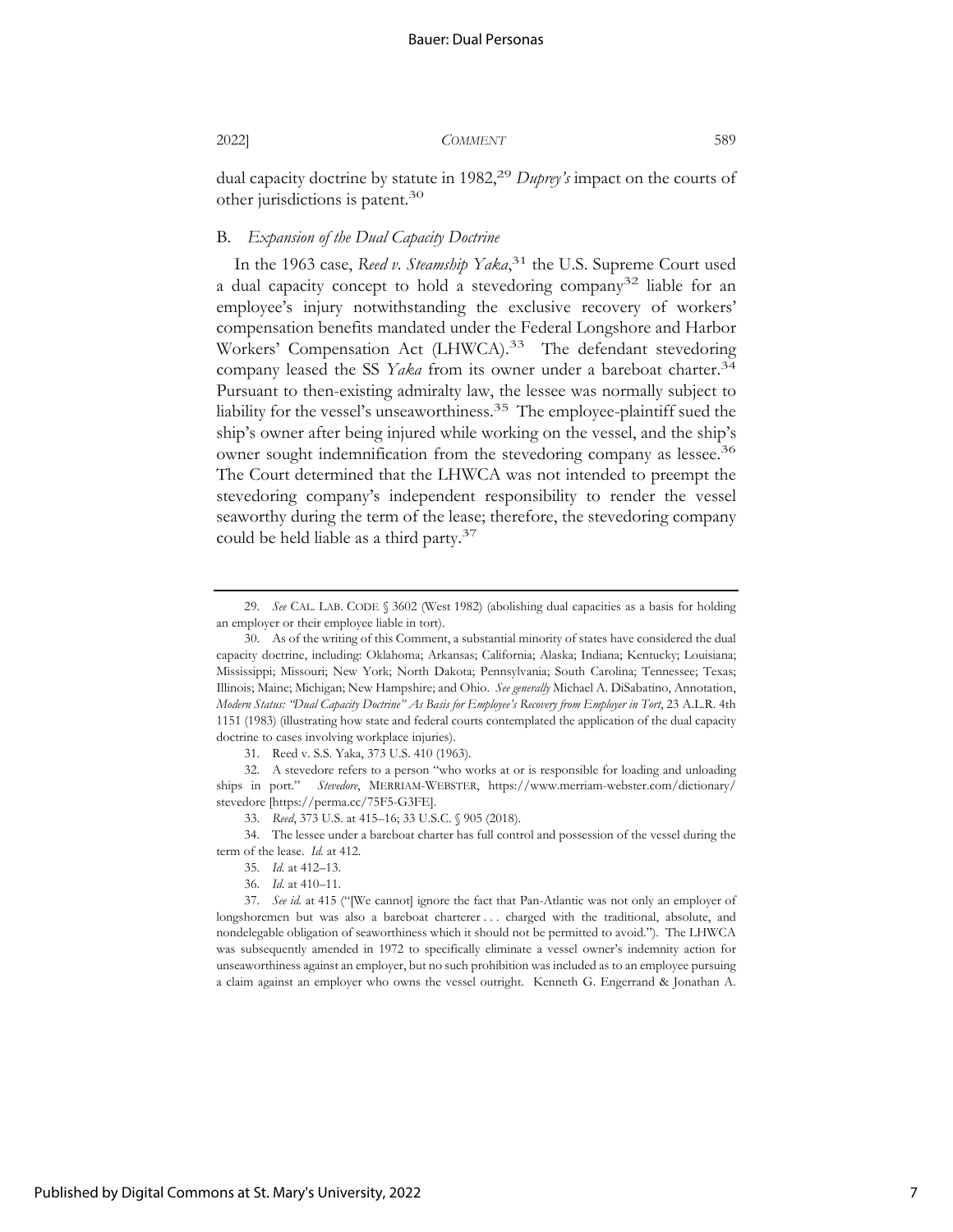### III. CURRENT APPLICATION OF DUAL CAPACITY THEORY

#### A. *General Disapproval*

Since the late 1980s, a majority of states have restricted or disapproved of the dual capacity doctrine.38 Notwithstanding its logic, most courts argue that the dual capacity doctrine goes against state legislatures' intent to expressly limit the available exceptions to the exclusive remedy provision.<sup>39</sup> Some states, such as California,  $40$  Louisiana,  $41$  and Oklahoma,  $42$  have even attempted to abrogate the doctrine via statute. However, application of the dual capacity concept lives on in the fact intensive case law of a minority of jurisdictions, some of which may be instructive for its limited application to Texas law. The following section provides an analysis of the applications of the dual capacity doctrine under select theories of liability—(1) shareholder liability as owner or occupier of land and (2) corporate successor liability as manufacturer or designer of a defective product.

#### B. *Liability as Owner or Occupier of Land*

It is widely acknowledged that the dual capacity doctrine is generally inapplicable to hold an employer liable to an injured employee as the owner or occupier of land.<sup>43</sup> Even where courts are willing to consider the dual

Tweedy, *A Tedious Balance: Third-Party Claims Under the Longshore and Harbor Workers' Compensation Act*, 10 LOY. MD. L.J. 1, 10 (2011).

<sup>38.</sup> *See* John D. Copeland, *The New Arkansas Workers' Compensation Act: Did the Pendulum Swing Too Far?*, 47 ARK. L. REV. 1, 42 (1994) (acknowledging the majority of jurisdictions have rejected the dual capacity doctrine).

<sup>39.</sup> *See, e.g.*, Maldonado v. Kiewit Louisiana Co., 152 So. 3d 909, 919 (La. Ct. App. 2014) (discussing the Louisiana legislature's intent for intentional torts to be the only exception to the exclusive remedy provision under 1976 amendment).

<sup>40.</sup> *See* CAL. LAB. CODE § 3602(a) (West 2013) ("[T]he right to recover compensation is . . . the sole and exclusive remedy of the employee or his or her dependents against the employer. The fact that either the employee or the *employer* also occupied *another or dual capacity* prior to, or at the time of, the employee's industrial injury *shall not* permit the employee [to sue the employer for damages].") (emphasis added).

<sup>41.</sup> *See* LA. STAT.ANN. § 23:1032 ("[T]he rights and remedies herein granted to an employee . . . shall be exclusive of all other rights, remedies, and claims for damages . . . . [I]ncluding any claims that might arise against his employer . . . under any dual capacity theory or doctrine.").

<sup>42.</sup> *See* OKLA. STAT. ANN. tit. 85A, § 5 (West 2019) ("The rights and remedies granted to an employee . . . shall be exclusive of all other rights and remedies of the employee . . . . [T]he remedies and rights provided by this act shall be exclusive regardless of the multiple roles, capacities, or personas the employer may be deemed to have.").

<sup>43.</sup> *See, e.g.*, Cassani v. City of Detroit, 402 N.W.2d 1, 2 (Mich. Ct. App. 1985) (per curiam) ("The great majority of American jurisdictions have held that an employer's status as a landowner does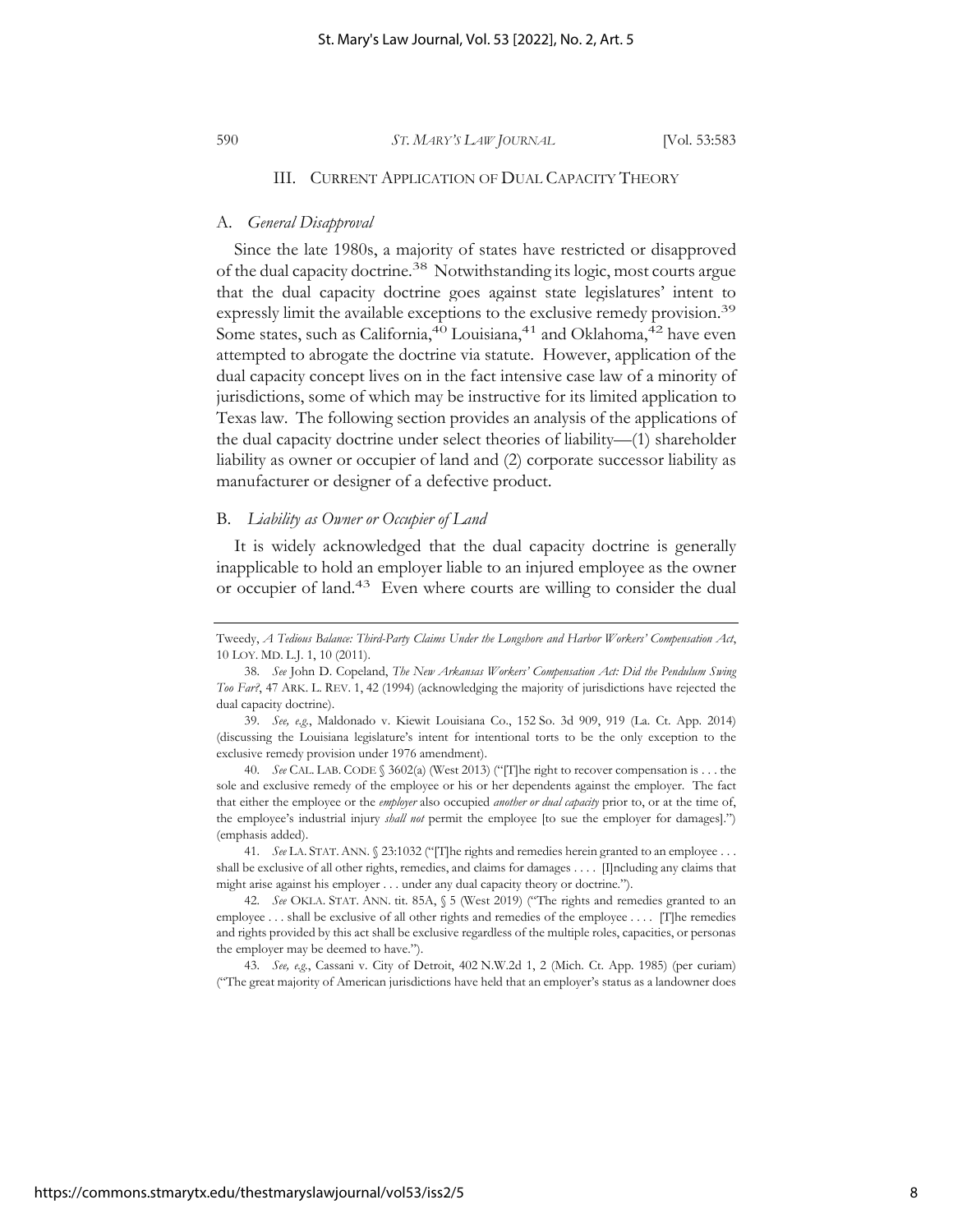capacity doctrine in the premises liability context, there still needs to be a showing that the employer clearly stepped outside of its role as employer and that the injury was work-related.<sup>44</sup> The doctrine's unsuitability in this context is evident after considering how the duties of a landowner or landlord to an invitee<sup>45</sup> are virtually indistinguishable from the duties of an employer to provide a safe work environment.<sup>46</sup> The 1982 California appellate case, *Royster v. Montanez*<sup>47</sup> clearly illustrates this point.<sup>48</sup>

In *Royster*, Pronto Drilling, a business owned and operated by the defendant, Miguel Montanez, employed the plaintiff as a secretary.<sup>49</sup> Montanez had requested that the plaintiff, Betsy Royster, come to his home to assist him in paying a work bill.<sup>50</sup> She went to his residence to inquire about the bill and was injured after stepping into a hole of loose soil on the property.51 Royster sought to hold Montanez liable not in his capacity as her employer, but as the property owner.<sup>52</sup> Montanez argued that the dual capacity doctrine was inapplicable to circumvent Royster's exclusive remedy mandated under the state's workers' compensation scheme.<sup>53</sup>

In its discussion, the court acknowledged that an employer has a duty to provide a safe work environment to employees, and that this duty is often

not endow the employer with a second legal persona where the injury to the employee occurs in the course of employment.").

<sup>44.</sup> *See* Weinstein v. St. Mary's Med. Ctr., 68 Cal. Rptr. 2d 461, 468 (Cal. Ct. App. 1997) (holding hospital-employer liable to employee for a slip-and-fall where employee came to seek treatment at hospital for prior injury without any contractual obligation to do so and was not on duty when the injury occurred);  $f$ . Rivers v. Otis Elevator, 996 N.E.2d 1039, 1044 (Ohio Ct. App. 2013) (refusing to hold hospital-employer liable under dual capacity theory for injury employee sustained from elevator while at work even though elevator was accessible to the general public because her injuries were predominantly work-related).

<sup>45.</sup> *See* RESTATEMENT (SECOND) OF TORTS § 343A (AM. L. INST. 1965) ("A possessor of land is not liable to his invitees for physical harm caused to them by any activity or condition on the land whose danger is known or obvious to them, unless the possessor should anticipate the harm despite such knowledge or obviousness.").

<sup>46.</sup> *See* Freese v. Consol. Rail Corp., 445 N.E.2d 1110, 1114–15 (Ohio 1983) (stating the city's obligations to maintain safe conditions of city streets were not unrelated to or distinct from its obligation to provide safe work environment for city police officer); *see also* 10 LARSON, *supra* note 10, § 113.02 (acknowledging how an employer will usually own or occupy premises in connection with the business).

<sup>47.</sup> Royster v. Montanez, 184 Cal. Rptr. 560 (Cal. Ct. App. 1982).

<sup>48.</sup> *Id.* at 565–66.

<sup>49.</sup> *Id.* at 561.

<sup>50.</sup> *Id.*

<sup>51.</sup> *Id.*

<sup>52.</sup> *Id.* at 563.

<sup>53.</sup> *Id.* at 561.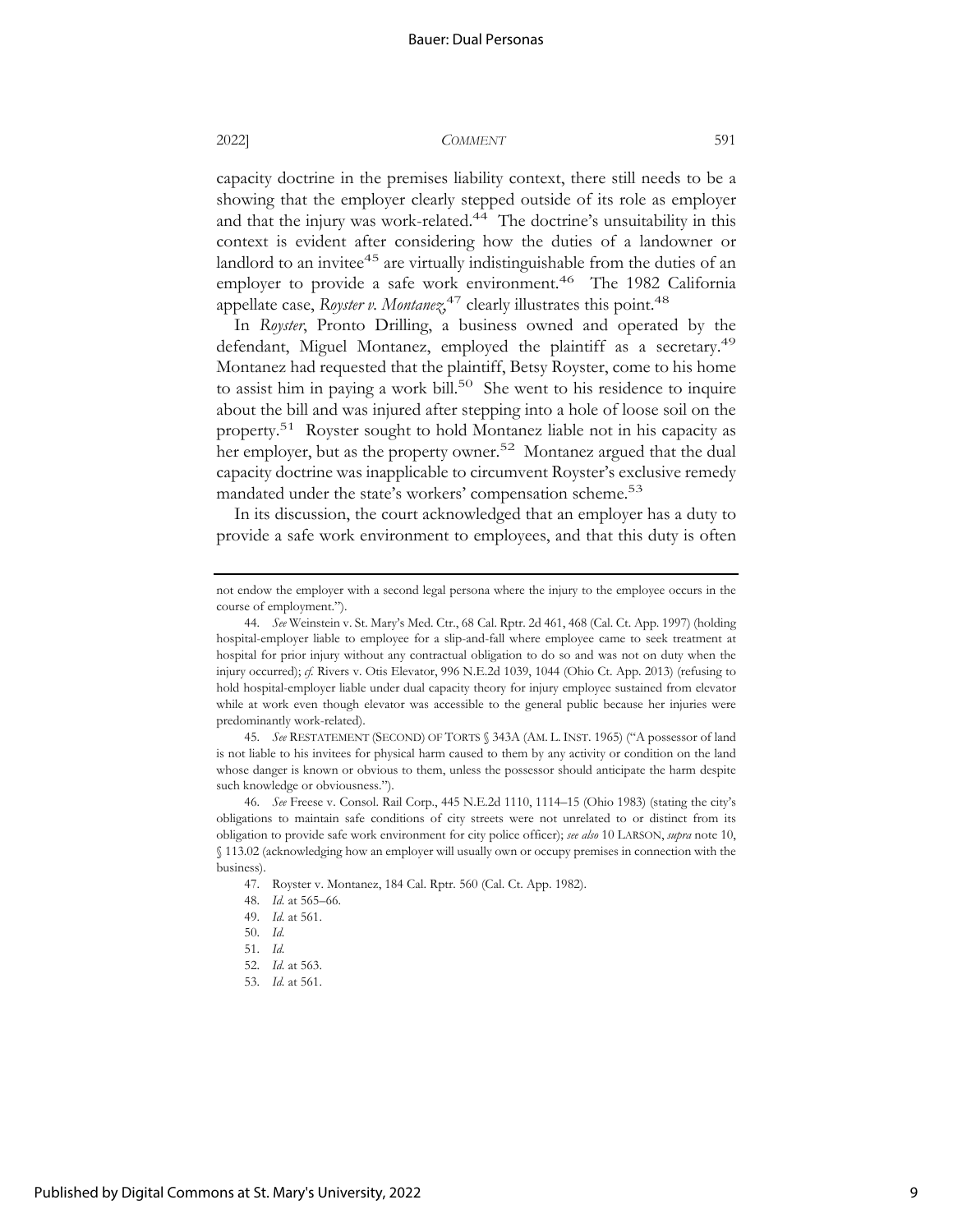more stringent than the duty a landowner owes to an invitee.<sup>54</sup> Accordingly, "creating dual capacity liability [under such circumstances] would not impose on employers a greater obligation to provide safe places of employment."<sup>55</sup> And as Professor Larson points out, "[i]f every action and function connected with maintaining the premises could ground a tort suit, the concept of exclusiveness of remedy would be reduced to nothingness."<sup>56</sup> Perhaps that is why so many courts are hesitant to apply dual capacity theory to hold city-employers liable for failing to maintain public streets and roadways.<sup>57</sup> However, there are certain scenarios where courts have been willing to hold an employer or co-employee liable under a dual capacity theory, notwithstanding the indistinct nature of the duties owed by employers and landowners.

1. Dual Personas of Corporate Shareholders

In *LaBelle v. Crepeau*, 58 the Supreme Court of Maine used the dual capacity doctrine to hold the shareholder of a corporate employer liable as the landowner of the premises leased to the corporate employer.<sup>59</sup> Crepeau Motors, Inc., a paint and body shop owned and operated by Raymond Crepeau, employed the plaintiff, Maurice LaBelle.60 LaBelle was injured after inhaling paint fumes in the paint shop, which LaBelle argued was improperly ventilated.61 Crepeau personally owned the building where the paint shop was located and leased it to the corporation.<sup>62</sup> The lower appellate court held that the state's workers' compensation act barred

<sup>54.</sup> *See id.* at 566 (emphasizing that violating a California statute requiring employers to provide a safe work environment may carry criminal penalties).

<sup>55.</sup> *Id.* at 565–66.

<sup>56. 10</sup> LARSON, *supra* note 10, § 113.02.

<sup>57.</sup> *See* Jones v. Kaiser Indus. Corp., 737 P.2d 771, 777 (Cal. 1987) (explaining how survivors of the decedent police officer could not maintain their suit against the city because the city's obligation to maintain intersections for the benefit of the general public did not create a separate status as a landowner); Freese v. Consol. Rail Corp., 445 N.E.2d 1110, 1114–15 (Ohio 1983) (finding motorcycle policeman could not maintain action against city-employer under dual capacity doctrine where city's obligation to maintain safe condition of city streets was not unrelated to or distinct from an employer's responsibility to provide a safe work environment). *But see* Quintero v. N.M. Dep't of Transp., 242 P.3d 470, 474 (N.M. Ct. App. 2010) (finding exclusive remedy provision did not bar employee from bringing premises liability action against separate department of government employer for injuries sustained at a city-owned bus lot on her commute to work).

<sup>58.</sup> LaBelle v. Crepeau, 593 A.2d 653 (Me. 1991).

<sup>59.</sup> *Id.* at 655.

<sup>60.</sup> *Id.* at 654.

<sup>61.</sup> *Id.*

<sup>62.</sup> *Id.*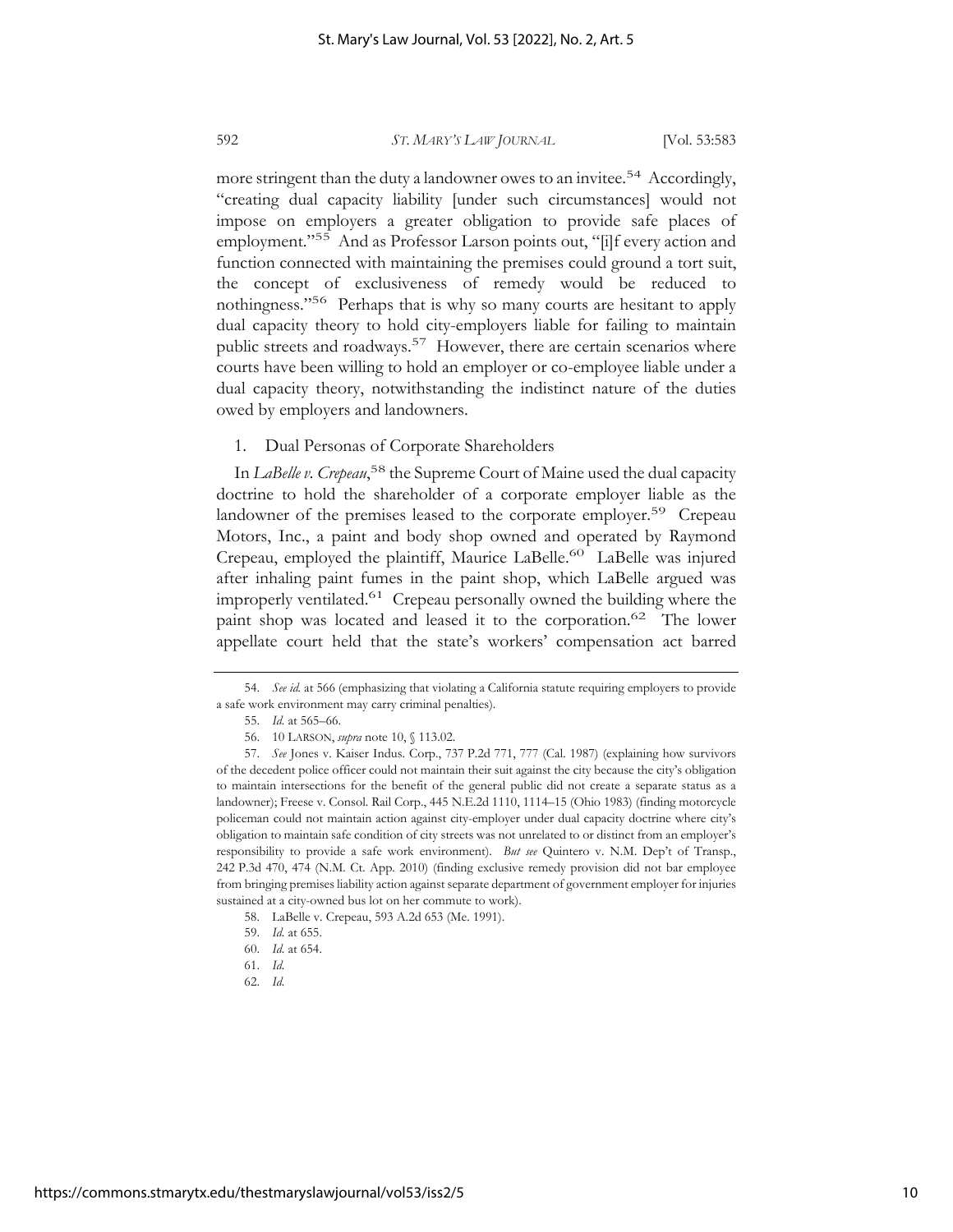LaBelle from bringing the suit.<sup>63</sup> However, the Maine Supreme Court reversed on appeal, arguing that Crepeau was not sued based on his status as an employer, but rather as a landowner.<sup>64</sup>

The court distinguished *LaBelle* from other similar premises liability cases on the grounds that Crepeau Motors, Inc., as an incorporated business, had a separate legal status from its main shareholder, Raymond Crepeau.<sup>65</sup> "One of the principal benefits offered by the corporate form of organization," the court stated, "is limited liability for shareholders."66 But maintaining limited liability for shareholders necessarily entails upholding the separate legal status of the corporation.<sup>67</sup> Therefore, it makes little sense to allow a shareholder to reverse pierce the corporate veil<sup>68</sup> to receive both the benefits of the exclusive remedy provision and the limited liability afforded to shareholders.<sup>69</sup>

This corporation-shareholder distinction is an example of what some courts and commentators refer to as the "dual persona" doctrine, a stricter version of dual capacity theory that only applies where (1) the relationship between the plaintiff's cause of action and their employment status is purely incidental; and (2) the employer has a separate legal personality that generates obligations unrelated to the employer's status as an employer.<sup>70</sup>

<sup>63.</sup> *See id.* (discussing the trial court's expansive view of the immunity afforded under Maine's workers' compensation act).

<sup>64.</sup> *See id.* at 655 (refusing to extend immunity afforded under the exclusive remedy provision to corporate shareholder in his capacity as landlord); *see also* Quinn v. DiPietro, 642 A.2d 1335, 1336–37 (Me. 1994) (declining to extend the dual capacity or persona doctrine solely based on employer's ownership of property and where no separate legal entity status is implicated).

<sup>65.</sup> *See LaBelle*, 593 A.2d at 655 (describing the power of a corporation to own property, defend and prosecute court actions, and hire employees in its own right).

<sup>66.</sup> *Id.*

<sup>67.</sup> *Id.* 

<sup>68.</sup> Piercing the corporate veil is an equitable doctrine by which a court may disregard the corporation's separate legal status to hold its shareholders and officers personally liable for the corporation's obligations. Durham v. Accardi, 587 S.W.3d 179, 185 (Tex. App.—Houston [14th Dist.] 2019, no pet.). An example of when veil-piercing may occur is when none of the corporate formalities have been observed and the corporation is merely operating as a tool or "alter ego" for its shareholders. *Id.*

<sup>69.</sup> *See LaBelle*, 593 A.2d at 655 ("Incorporation carries benefits as well as burdens; one cannot claim the benefits without the burdens." (quoting Lyon v. Barrett, 445 A.2d 1153, 1158 (N.J. 1982))); 10 LARSON, *supra* note 10, § 113.01 (accepting dual legal personalities created by statute as appropriate where the statute makes it so).

<sup>70.</sup> *See, e.g.*, Herbolsheimer v. SMS Holding Co., 608 N.W.2d 487, 493 (Mich. Ct. App. 2000) (reinforcing the extent to which status and obligations as the employer must be distinct from recognized dual personality).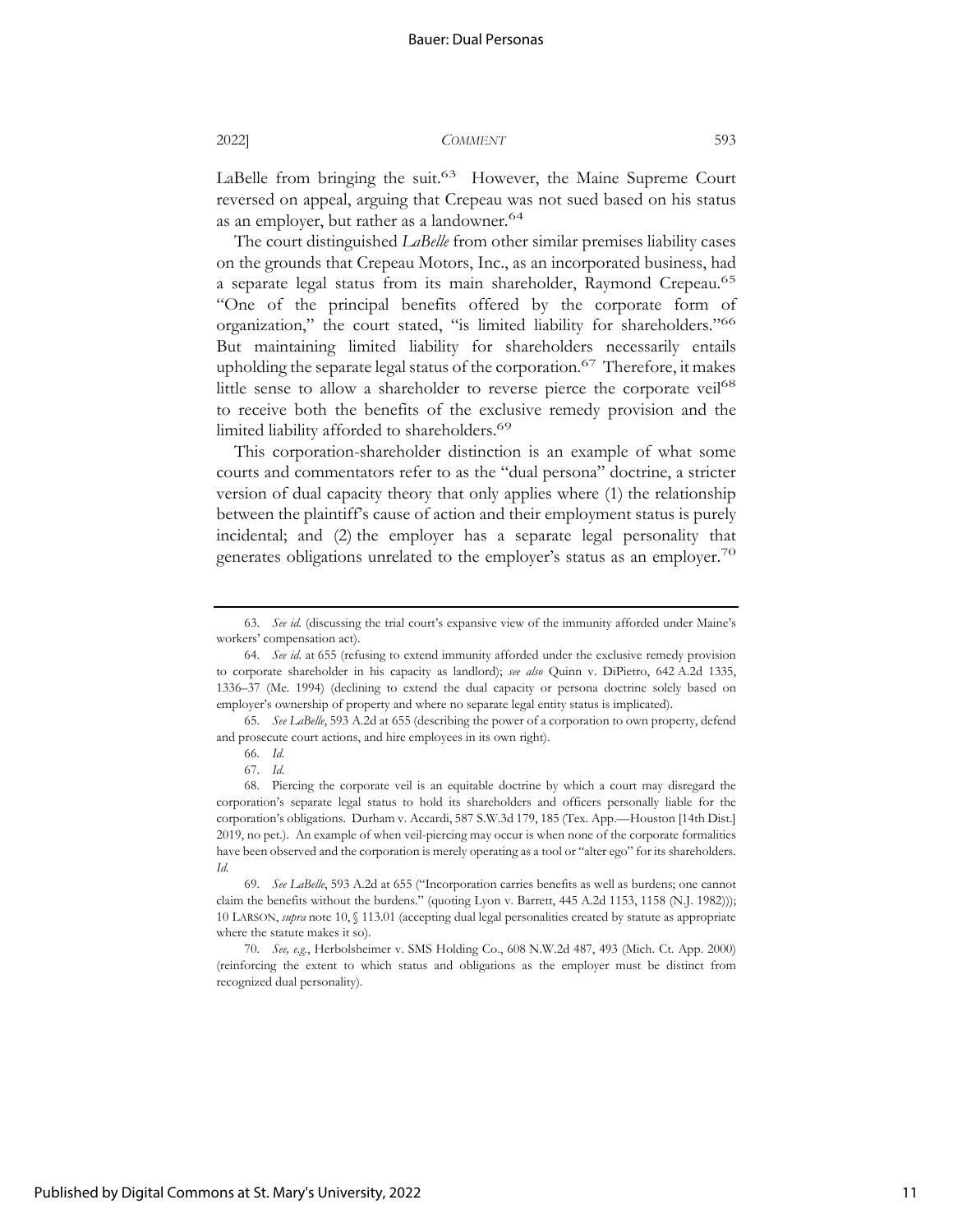In fact, several state courts, such as Michigan,<sup>71</sup> Illinois,<sup>72</sup> California,<sup>73</sup> New Mexico,<sup>74</sup> and Oklahoma,<sup>75</sup> have similarly recognized a dual persona exception to hold an otherwise immune shareholder or co-employee negligently liable as possessor of land. Oklahoma's recent application of the dual persona concept is particularly instructive in the shareholder context, considering the recent overhaul to Oklahoma's exclusive remedy provision arguably abrogates any dual capacity or dual persona concept.

2. When Dual Personas Generate Shareholder Immunity

In *Odom v. Penske Truck Leasing Co.*, 76 Perry Odom brought a negligence action against Penske Truck Leasing Co (PTLC), the parent company of his employer, Penske Logistics, after Odom was injured at work by a trailer owned by PTLC.77 PTLC argued that Oklahoma's workers' compensation act prohibited actions by employees for negligence against a stockholder of the corporate employer.78 Oklahoma's exclusive remedy provision states,

The rights and remedies granted to an employee subject to the provisions of the Administrative Workers' Compensation Act shall be exclusive of all other rights and remedies of the employee, his legal representative, dependents, next of kin, or anyone else claiming rights to recovery on behalf of the employee

<sup>71.</sup> *See* Bitar v. Wakim, 572 N.W.2d 191, 193 (Mich. 1998) (applying dual capacity to hold the sole shareholder of a corporate employer liable as a possessor of property leased to the corporate employer where the employee's slip-and-fall occurred); *cf.* Clark v. United Tech. Auto., Inc., 594 N.W.2d 447, 452 (Mich. 1999) (distinguishing a vertical business entity relationship between a corporation and its wholly owned subsidiary, wherein a reverse-piercing analysis may be considered, from a horizontal business entity relationship, wherein a dual employer analysis ought to apply).

<sup>72.</sup> *See* Sobczak v. Flaska, 706 N.E.2d 990, 997 (Ill. App. Ct. 1998) (stating a co-employee and owner of the property where the employee's injury occurred was not immune from premises liability where he assumed a separate persona of general contractor by supervising employee work done on his residence).

<sup>73.</sup> *See* Miller v. King, 24 Cal. Rptr. 2d 284, 285 (Cal. Ct. App. 1993) (holding statutory abrogation of dual capacity doctrine did not extend immunity to shareholders of a corporate employer who were also owners of the property where employee was injured).

<sup>74.</sup> *See* Salswedel v. Enerpharm, Ltd., 764 P.2d 499, 503 (N.M. Ct. App. 1988) (acknowledging the dual persona doctrine and determining an injured employee had standing to bring premises liability against the corporation her employer had a partnership interest in).

<sup>75.</sup> *See* Lind v. Barnes Tag Agency, Inc., 418 P.3d 698, 705 (Okla. 2018) ("A corporation and its sole owner and shareholder are separate entities and the immunity of the workers' compensation laws that shields the corporation from tort liability to employees does not extend to the owner of the corporation as a third-party landowner.").

<sup>76.</sup> Odom v. Penske Truck Leasing Co., 415 P.3d 521 (Okla. 2018).

<sup>77.</sup> *Id.* at 524–25.

<sup>78.</sup> *Id.* at 524.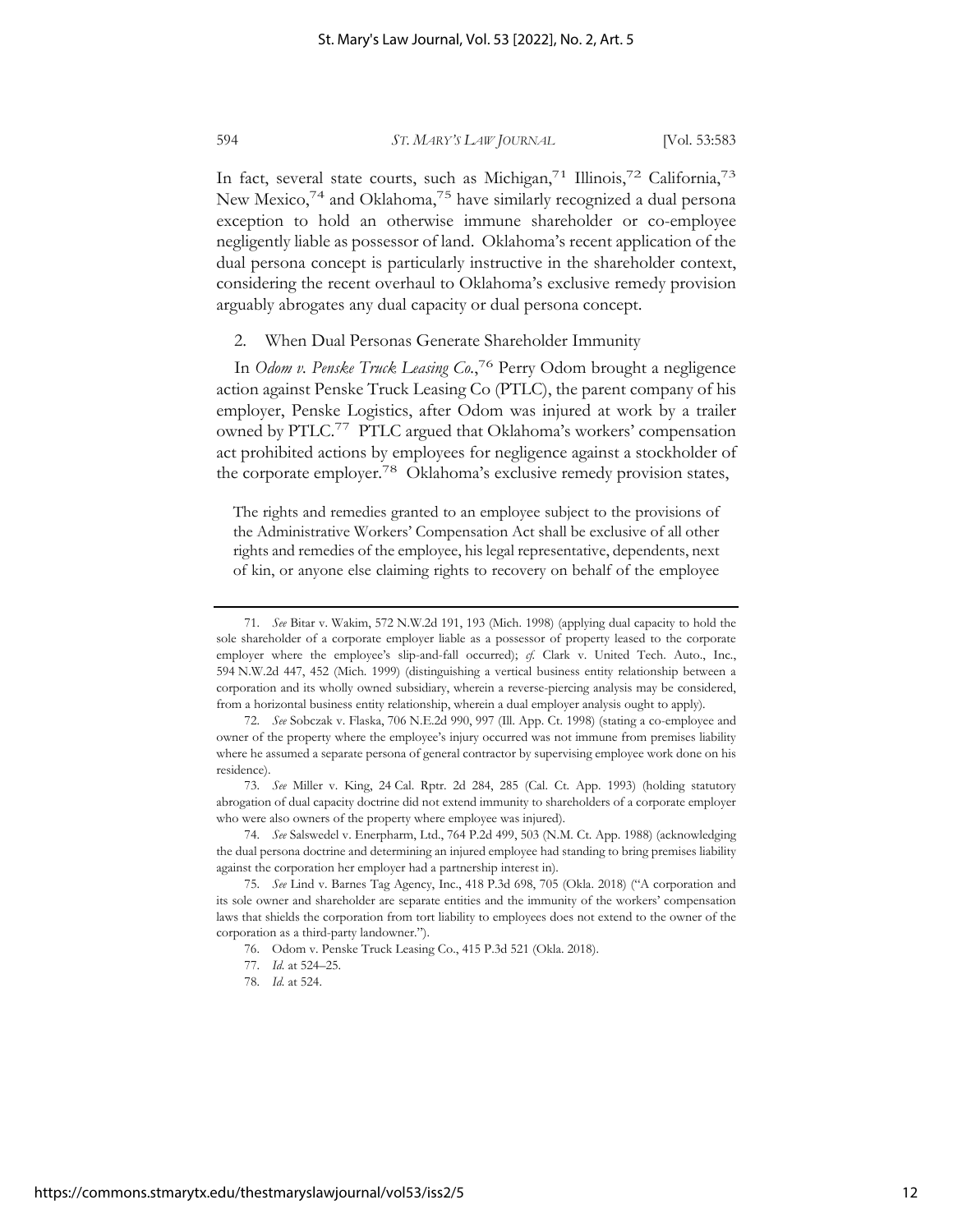against the employer, or any principal, officer, director, employee, stockholder, partner, or prime contractor of the employer on account of injury, illness, or death . . . .

*No role, capacity, or persona of any employer, principal, officer, director, employee, or stockholder* other than that existing in the role of employer of the employee shall be relevant for consideration for purposes of this act, and the remedies and rights provided by this act shall be exclusive regardless of the multiple *roles, capacities, or personas the employer* may be deemed to have . . . .79

The Oklahoma Supreme Court acknowledged that this language expressly abrogated any dual capacity concept with regard to employers.<sup>80</sup> As the court notes, however, the statute's language regarding stockholder liability is susceptible to multiple interpretations where the provision purports to exclude additional remedies against employers and stockholders alike, but then only abrogates the dual capacities of an *employer*.<sup>81</sup>

To further confuse matters, the Arkansas workers' compensation statute, which Oklahoma modeled its own exclusive remedy provision on, only limited stockholder liability when they are "acting in [their] capacity as an employer."<sup>82</sup> Although the Oklahoma Legislature may have intended to expand protections afforded to stockholders of the employer,<sup>83</sup> to give them complete immunity in every context would generate absurd outcomes.84 For example, in the opinion certifying the questions raised in *Odom* to the Oklahoma Supreme Court, the U.S. Court of Appeals for the 10th Circuit set forth a hypothetical where a dog injures an employee of a publicly-traded cable company while the employee installs a customer's television cable service.<sup>85</sup> However, the client also happens to own a few shares of stock in the cable company.<sup>86</sup> Without any context, the Oklahoma statute could be read to completely bar the employee from bringing a claim

<sup>79.</sup> OKLA. STAT. ANN. tit. 85A, § 5 (emphasis added).

<sup>80.</sup> *Odom*, 415 P.3d at 527.

<sup>81.</sup> *Id.* at 528–29.

<sup>82.</sup> ARK. CODE ANN. § 11-9-105.

<sup>83.</sup> *Odom*, 415 P.3d at 529.

<sup>84.</sup> *Id.* at 532 ("[A]n interpretation that extends the protections of the exclusivity provision absolutely to potentially legally distinct non-employer entities such as stockholders, regardless of how passive their connection to the employment relationship is, goes far beyond that original purpose and conflicts with later portions of [the exclusive remedy provision].").

<sup>85.</sup> Odom v. Penske Truck Leasing Co., 704 F. App'x 780, 783 (10th Cir. 2017).

<sup>86.</sup> *Id.*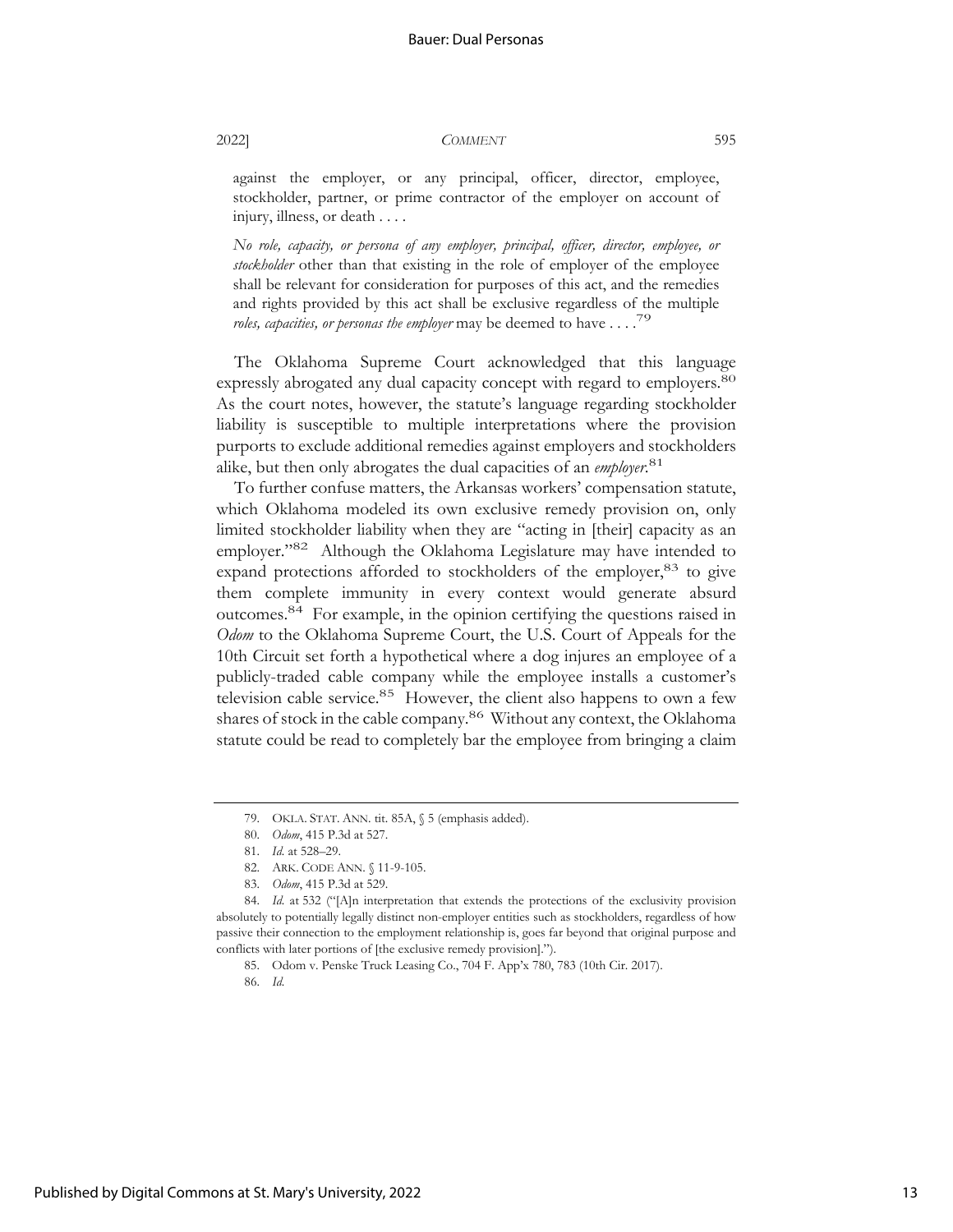against the client.<sup>87</sup> Since it is doubtful the Oklahoma Legislature intended such a result, the court argued, the statute's only reasonable interpretation is that a stockholder may be shielded from liability as a third party under the exclusive remedy provision when the stockholder is "acting in the role of employer," and not "a mere passive stockholder."88

This same concept can also be interpreted to extend immunity to a stockholder acting as a co-employee or other corporate officer, since many state exclusive remedy provisions prohibit actions for negligence against both the employer and agents of the corporate employer.<sup>89</sup> Ultimately, the irony in this line of reasoning is that, while most states refuse to acknowledge the dual capacity doctrine to create employer liability, the doctrine is statutorily authorized and judicially extended to afford immunity to shareholders when they act in such dual (or even triple) capacities.<sup>90</sup> In theory, these concepts can be applied to the Texas Workers' Compensation Act without doing any significant harm to the purposes behind the exclusive remedy provision.<sup>91</sup>

#### 3. Applications in Texas

The exclusive remedy provision in the Texas Workers' Compensation Act does not expressly prohibit application of any dual capacity or persona concept as to either an employer or a stockholder.<sup>92</sup> In fact, there is one Texas case which implicitly acknowledged the possibility of a dual persona scenario in the premises liability context between an employee and

90. *See, e.g.*, Jackson v. Gibson, 409 N.E.2d 1236, 1238–39 (Ind. Ct. App. 1980) (refusing to hold sole shareholder of corporate employer liable as owner of land where employee was injured because shareholder was also president of corporate employer).

91. *See* Cohn v. Spinks Indus., Inc. 602 S.W.2d 102, 104 (Tex. App.—Dallas 1980, writ ref'd n.r.e.) (arguing adoption of the dual capacity doctrine would do considerable violence to Texas' workers' compensation statute); *cf. supra* Part IV (explaining why the dual persona doctrine does not implicate the same concerns as the dual capacity doctrine).

92. *See* TEX. LAB. CODE ANN. § 408.001(a) (establishing immunity only for employers and their agents).

https://commons.stmarytx.edu/thestmaryslawjournal/vol53/iss2/5

<sup>87.</sup> *Id.*

<sup>88.</sup> *Odom*, 415 P.3d at 533.

<sup>89.</sup> *See, e.g.*, TEX. LAB. CODE ANN. § 408.001(a) (extending immunity to both employers, their agents, and co-employees); *cf.* Miller v. Massullo, 432 N.W.2d 429, 432 (Mich. Ct. App. 1988) (asserting co-employee could not maintain WCA immunity where his act of leasing a tractor-trailer to the company that employed him and injured the employee was outside the scope of his employment for company); Robards v. Kantzler's Estate, 296 N.W.2d 265, 267–68 (Mich. Ct. App. 1980) (explaining how the president of corporate employer could not invoke the WCA exclusive remedy because leasing machinery which injured the employee to the corporation wasn't within scope of employment).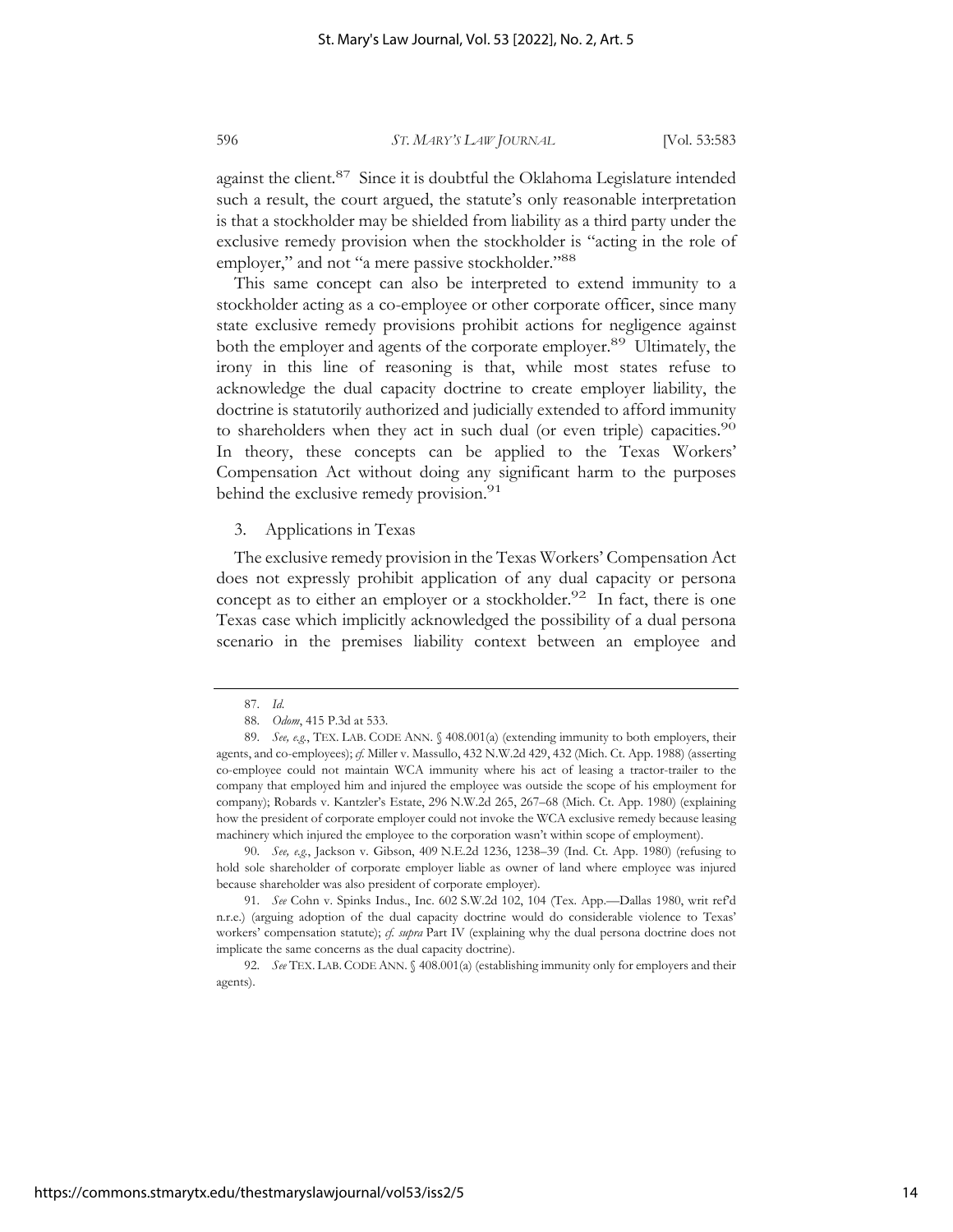shareholder of the corporate employer,<sup>93</sup> so other appellate courts should find at least some merit in the doctrine's general applicability to Texas law. First, Texas courts can easily argue that the corporate form creates a legal distinction between the corporate employer and its shareholders that justifies maintaining the independent obligations such shareholders may have as the owners or possessors of land.<sup>94</sup> Absent compelling reasons otherwise, it makes little sense to allow a shareholder to double-dip in the trough of limited liability.95 Assuming application of the dual persona concept under this scenario, the simplest ways shareholders can reduce their risk of exposure is to not lease property to corporations they have an interest in or to transfer their ownership in the leased property to the corporation thereby consolidating such liability directly in the already-immune corporate employer. However, this application does not consider the managerial or co-employee status that some shareholders maintain within a corporate employer.

The Texas Workers' Compensation Act does create statutory immunity for agent and co-employee negligence within the scope of employment.<sup>96</sup> Therefore, Texas courts can readily follow the Oklahoma Supreme Court's analysis and give shareholders immunity under the Workers' Compensation Act, assuming they are acting as employers, officers, or co-employees, rather than as mere passive investors.<sup>97</sup> Both the expanded and limited methods have their merits, and additional Texas courts will undoubtedly illuminate the better approach as the facts of future cases dictate. But more importantly, the fact that a dual persona scenario in the shareholder context

<sup>93.</sup> *See* Burkett v. Welborn, 42 S.W.3d 282, 288–290 (Tex. App.—Texarkana 2001, no pet.) (acknowledging Texas precedent rejecting the dual capacity doctrine, but allowing employee's premises liability claim against a shareholder of the corporate employer to survive summary judgment where the shareholder owned property upon which the employee was injured and where it was unclear whether the shareholder had co-employee immunity under TWCA).

<sup>94.</sup> *See* LaBelle v. Crepeau, 593 A.2d 653, 655 (Me. 1991) ("[W]e do not ignore the corporate entity in order to allow a shareholder to avoid the burdens of incorporation.").

<sup>95.</sup> Even if there is such "unity between corporation and [an individual shareholder] that the separateness of the corporation has ceased," reverse-veil-piercing is not an appropriate remedy absent an injustice that would otherwise occur—such as fraud or circumvention of a statute. Richard Nugent & CAO, Inc. v. Estate of Ellickson, 543 S.W.3d 243, 266–67 (Tex. App.—Houston [14th Dist.] 2018, no pet.) (quoting Castleberry v. Branscum, 721 S.W.2d 270, 272 (Tex. 1986)).

<sup>96.</sup> TEX. LAB. CODE ANN. § 408.001(a).

<sup>97.</sup> *Compare* Odom v. Penske Truck Leasing Co., 415 P.3d 521, 532 (Okla. 2018) (limiting shareholder liability when acting as employer), *and* Jackson v. Gibson, 409 N.E.2d 1236, 1238–39 (Ind. Ct. App. 1980) (limiting shareholder liability when acting as corporate officer), *with* LAB. § 408.001(a) (establishing immunity for co-employees).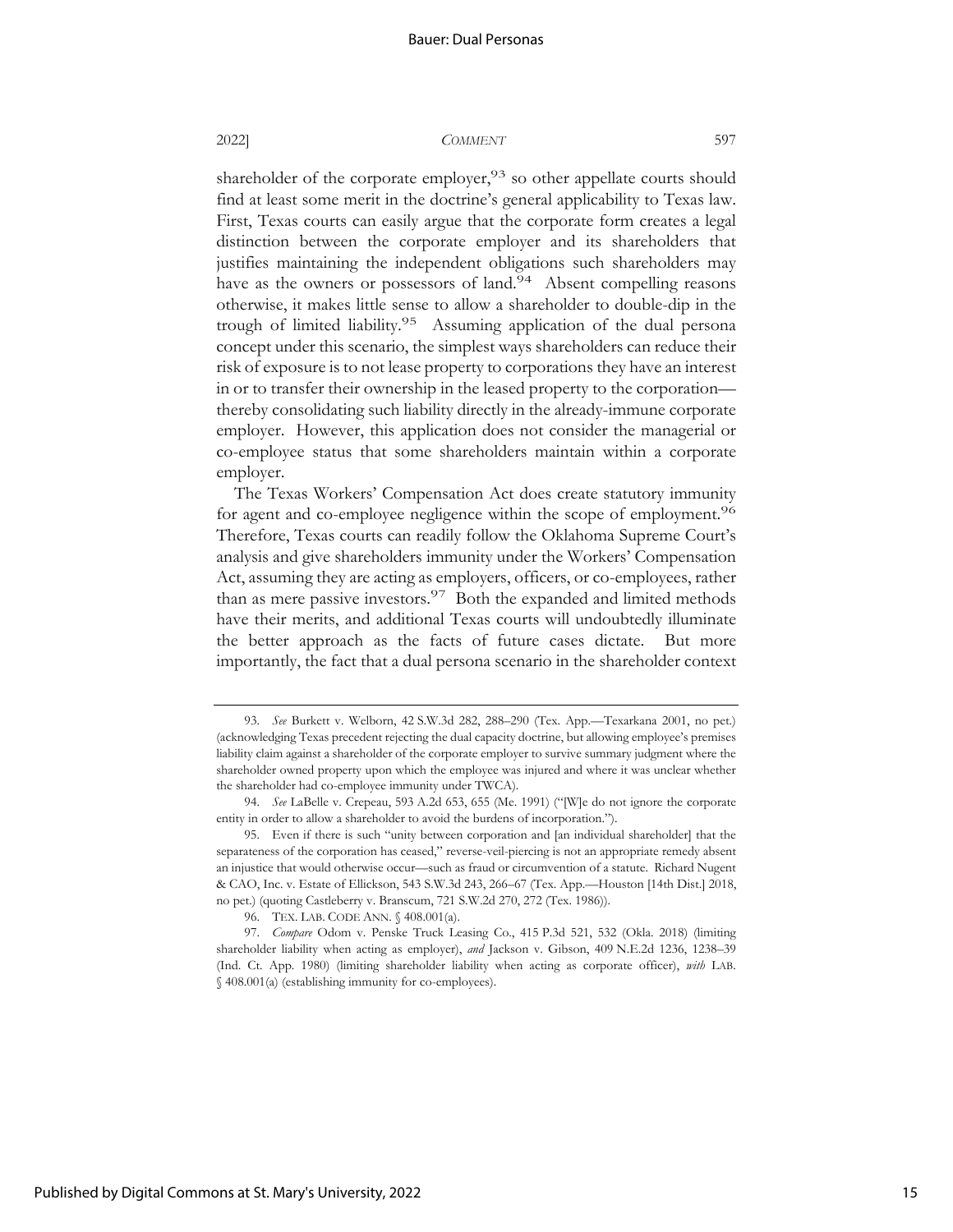has already been acknowledged by at least one Texas court should only bolster support for applying the next dual persona addressed in this Comment—the liability of employers as manufacturers and designers of defective products.

#### C. *Liability as Designer and Manufacturer of a Defective Product*

Any company or person that manufactures or produces a product sold to the public has the duty to make sure the product is safe for public use and consumption.98 Generally, if an end-user is injured by an unreasonably dangerous product that was defectively designed or manufactured, the manufacturer, suppliers, and dealers may be held strictly liable.<sup>99</sup> But what if the defective product injures an employee of the manufacturer? Just as with premises liability theory, strict products liability cannot be applied without jettisoning the workers' compensation schemes' exclusive remedy provision.100 So, a few state courts initially invoked the dual capacity doctrine to hold an employer liable to an injured employee as manufacturer of a defective product.<sup>101</sup> However, the doctrine's utility as a work-around quickly faded as courts and legal scholars acknowledged the same concerns

<sup>98.</sup> James C. Webber, *Dual Capacity in California: A Premature End to An Equitable Doctrine*, 59 S. CAL. L. REV. 205, 209 (1985).

<sup>99.</sup> *See* RESTATEMENT (SECOND) OF TORTS § 402A (AM. LAW. INST. 1965) ("One who sells any product in a defective condition unreasonably dangerous to the user or consumer or to his property is subject to liability for physical harm thereby caused to the ultimate user or consumer, or to his property, if (a) the seller is engaged in the business of selling such a product, and (b) it is expected to and does reach the user or consumer without substantial change in the condition in which it is sold."); Gina Vaccaro Fulkerson, Comment, *Workers' Compensation: Dual Capacity in Texas—When the Employer "Wears Two Hats"*, 34 BAYLOR L. REV. 473, 476–77 (1982) (discussing different parties who may be held liable for a defective product under strict liability theory); Greenman v. Yuba Power Prod., Inc., 377 P.2d 897, 899–901 (Cal. Ct. App. 1963) (discussing the history of strict liability cases for unwholesome foods and express or implied warranties and extending strict liability to all defectively made products regardless of privity between the producer and end-user). Note that Texas law departs from the Second Restatement by limiting strict products liability for manufacturers to inherently unsafe products and design defects where a safer alternative existed. TEX. CIV. PRAC. & REM. CODE § 82.004 (2021) (inherently unsafe products); *id.* § 82.005(a) (safer alternative design).

<sup>100.</sup> *See* Fulkerson, *supra* note 99, at 477–78 (setting forth hypotheticals highlighting the inherent conflict between exclusive remedy provisions and strict products liability claims of employees).

<sup>101.</sup> *See id.* at 481–82 (discussing the history of invoking dual capacity theory in products liability cases).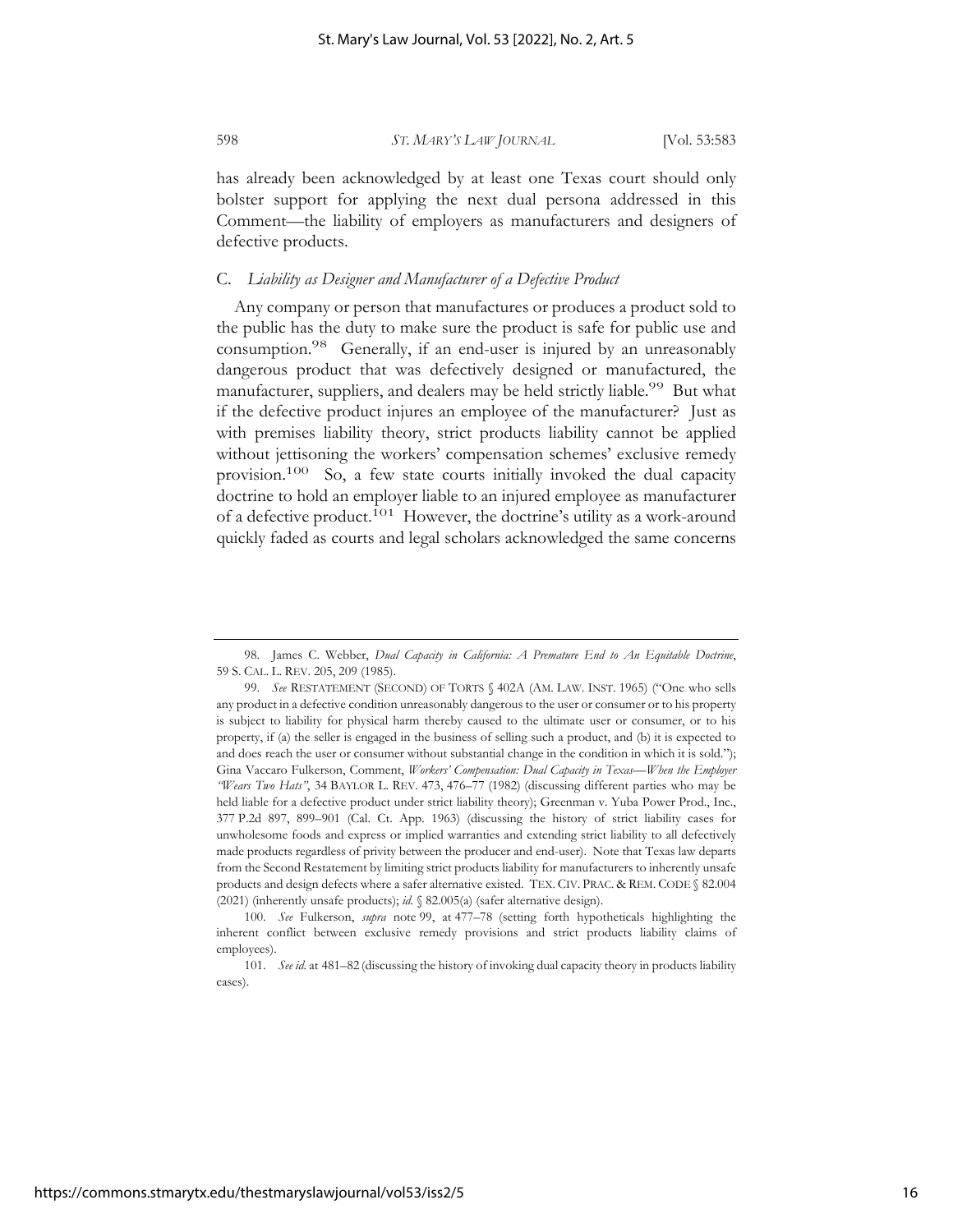that defeated the dual capacity theory in the case of owners and occupiers of land.102

Dual capacity theory is "not concerned with how separate or different the second function of the employer is from the first, but whether the second function generates obligations unrelated to those flowing from that of employer."<sup>103</sup> As noted previously, an employer may have both a duty to provide a safe work environment to employees and a similar duty to provide safe premises to invitees as a landowner.<sup>104</sup> Analogously, "[i]f an employer provides an employee with a defective machine or tool to use in his work, he has breached his duty as a manufacturer to make safe machinery, and his duty as an employer to provide a safe working environment."<sup>105</sup>

But providing the defective product to an employee does not thereby transform the employer's obligations to provide a safe workplace into something else simply because the danger came from a product manufactured by the employer, rather than some other danger on the business's premises.<sup>106</sup> Without something more, there is nothing material to distinguish these duties. Undeterred, a handful of courts found sufficient justification to distinguish these duties where manufacturers provided their defective products to employees and also sold those products to the general public.107 The main thrust of this argument is that manufacturers and

106. *See id.* ("[These] two duties are so inextricably wound that they cannot be logically separated into two distinct legal [capacities or] personas.").

107. *See* Estep v. Rieter Auto. N. Am., Inc., 774 N.E.2d 323, 328 (Ohio Ct. App. 2002) (refusing to hold an employer liable where the employer did not manufacture the pinch roller machine for sale to the general public and employee's injury by the machine occurred within scope of employment); *see also* Mercer v. Uniroyal, Inc., 361 N.E.2d 492, 496 (Ohio Ct. App. 1976) (holding an employee could pursue a products liability action against the employer in its capacity as a manufacturer of defective tires on a vehicle, resulting in the employee's work-related injuries, where the employee's use of the employer's tires was merely a coincidence); Douglas v. E. & J. Gallo Winery, 137 Cal. Rptr. 797, 802–03 (Cal. Ct. App. 1977) (applying the dual capacity doctrine to hold an employer liable as manufacturer of scaffolding sold to the general public where the scaffolding was also used by injured employees on the job).

Published by Digital Commons at St. Mary's University, 2022

<sup>102.</sup> *See* 10 LARSON, *supra* note 10, § 113.03 ("It is now held with virtual unanimity that an employer, who is also the manufacturer, modifier, installer, or distributor of a product used in the work, cannot be held liable in damages to its own employee on a theory of products liability.").

<sup>103.</sup> Schump v. Firestone Tire & Rubber Co., 541 N.E.2d 1040, 1044 (Ohio 1989) (quoting Weber v. Armco, Inc., 663 P.2d 1221, 1226–27 (Okla. 1983)).

<sup>104.</sup> *See* Hilgart v. 210 Mittel Drive P'ship, 978 N.E.2d 710, 717 (Ill. App. Ct. 2012) ("As president and vice president of Hilgart's employer, Leturno's and Lisowski's duty was to furnish Hilgart with a safe place to work, a duty related to the common-law duty of a landowner to provide safe premises.").

<sup>105.</sup> *Schump*, 541 N.E.2d at 1045.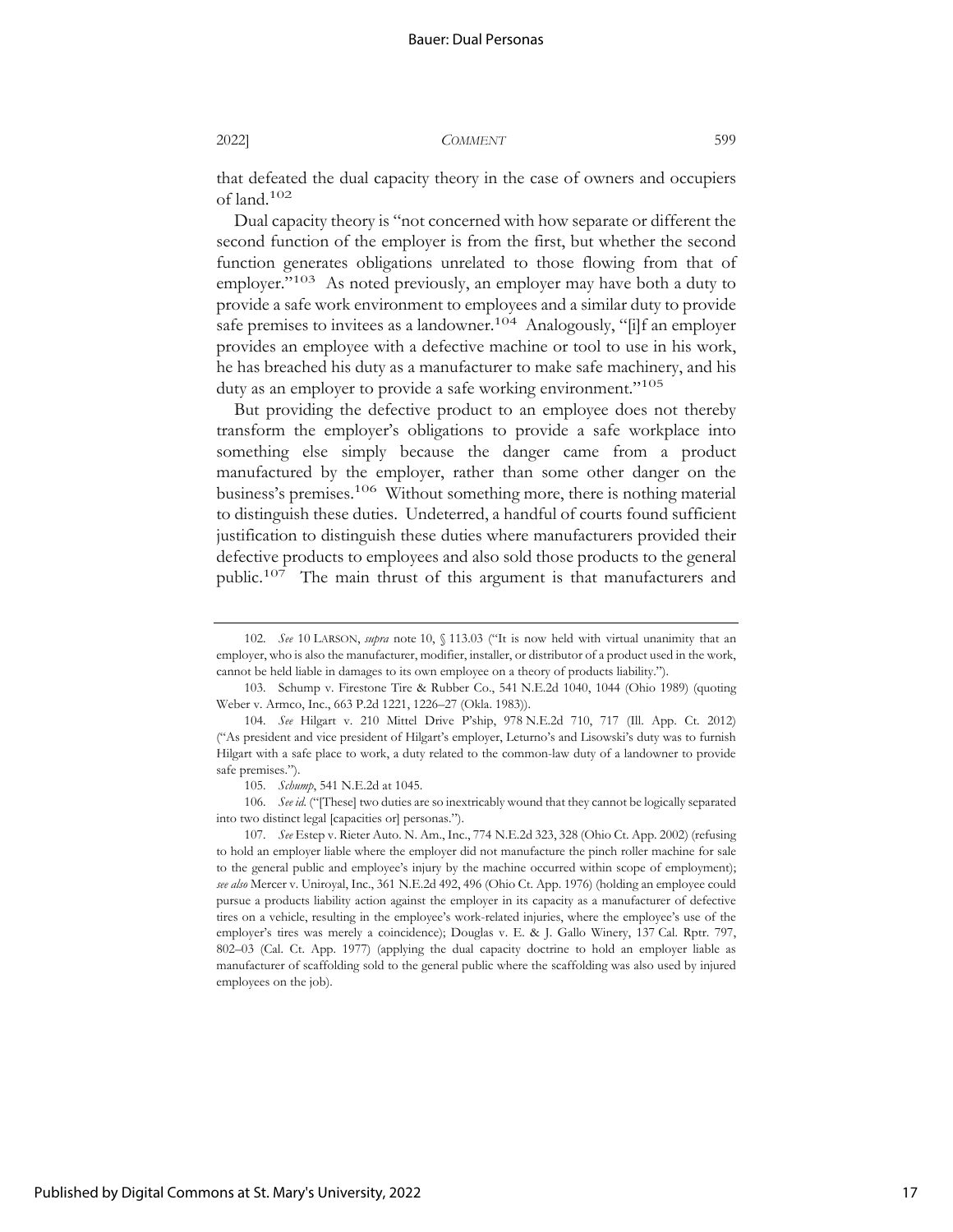sellers take on special responsibilities when disseminating a product for

general consumption, regardless of any employment relationship.<sup>108</sup> However, the Ohio Supreme Court case, *Schump v. Firestone Tire & Rubber Co.*, 109 explains why this line of reasoning is ultimately flawed.110

1. Does "Stream of Commerce" Really Matter?

Warren Schump was employed by Firestone Tire & Rubber Company (Firestone) as a truck driver.<sup>111</sup> Schump was injured on the job when one of the tires on his work truck—manufactured by Firestone—blew out.112 Schump brought suit against Firestone, alleging several theories of products liability.113 Firestone argued that Schump's sole remedy was mandatory employment compensation benefits under Ohio's workers' compensation statute.<sup>114</sup> Schump responded that the dual capacity doctrine applied to hold Firestone liable as the manufacturer of the tires, rather than as his employer, because Firestone manufactures its product for general consumption.115 The Ohio Supreme Court, however, recognized the real issue in this case—whether or not the tires were provided to Schump within the scope of employment.<sup>116</sup>

In a similar Ohio case, *Mercer v. Uniroyal*, 117 the plaintiff was employed as a truck driver by American Stevedoring Corporation (ASC).<sup>118</sup> ASC had an agreement with a tire manufacturer, Uniroyal, whereby ASC would lease its truck drivers, including the plaintiff, to Uniroyal.<sup>119</sup> When the plaintiff was injured on the job, he and another employee were using a work truck leased by Uniroyal from a third-party vendor, which happened to be

114. *Id.* at 1042.

116. *Id.* at 1045.

<sup>108.</sup> *See* Fulkerson, *supra* note 99, at 478 (arguing manufacturers should not be entitled to assume the benefits of disseminating a product without the adjoining burden of liability simply because of their relationship to one of the end-users).

<sup>109.</sup> Schump v. Firestone Tire & Rubber Co., 541 N.E.2d 1040 (Ohio 1989).

<sup>110.</sup> *See id.* at 1045 (refusing to hold an employer liable as manufacturer of a defective product sold both to an employee and the general public).

<sup>111.</sup> *Id.* at 1041.

<sup>112.</sup> *Id.*

<sup>113.</sup> *Id.*

<sup>115.</sup> *Id.*

<sup>117.</sup> Mercer v. Uniroyal, Inc., 361 N.E.2d 492 (Ohio Ct. App. 1976).

<sup>118.</sup> *Id.* at 493.

<sup>119.</sup> *Id.* Although the plaintiff was still technically employed by ASC at the time of the accident, the court determined that the plaintiff was also an employee of Uniroyal for workers' compensation purposes. *Id.* at 494.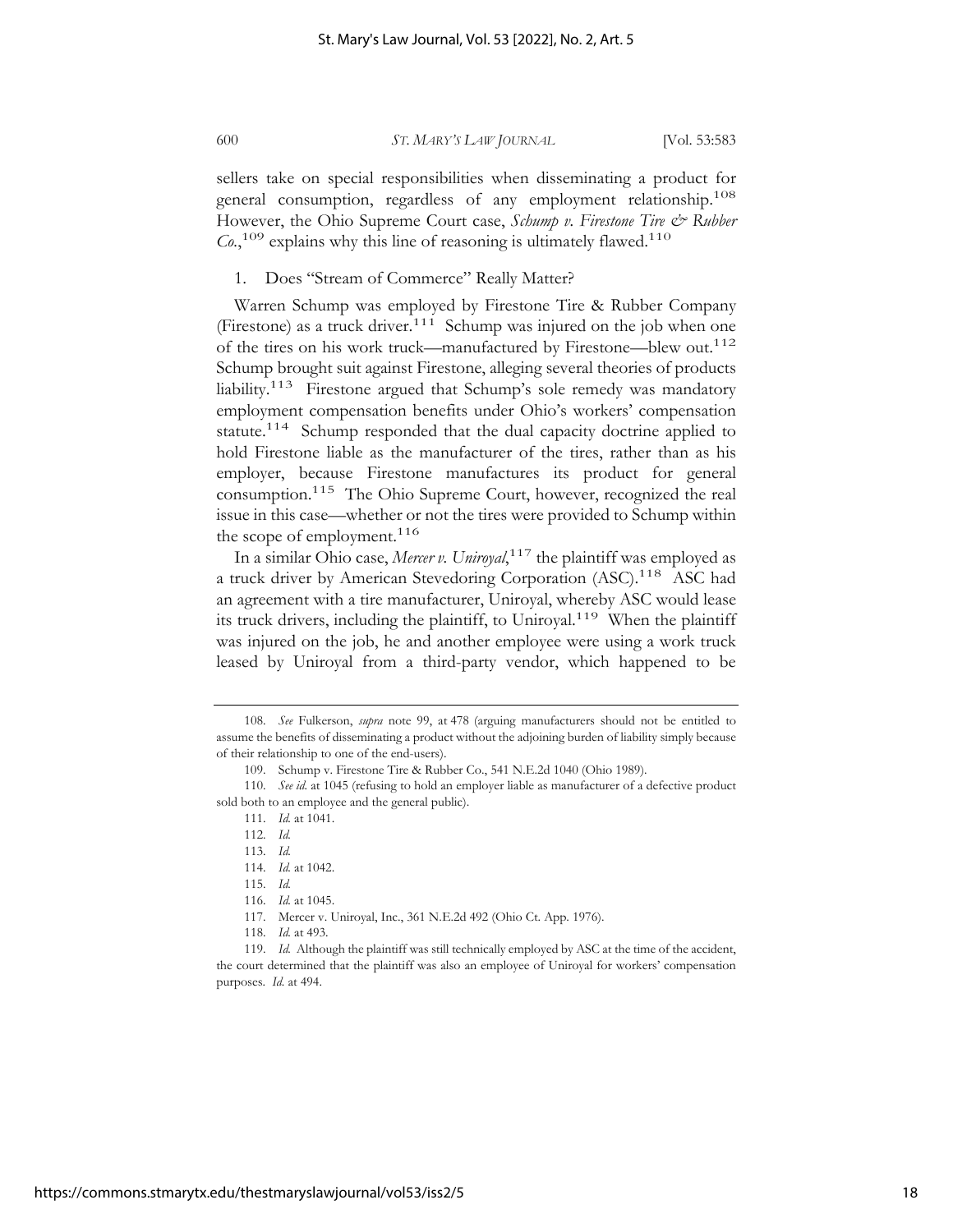equipped with defective Uniroyal tires.<sup>120</sup> The *Mercer* court found that the employee could maintain a products liability action against Uniroyal as the manufacturer of the defective tires, notwithstanding the exclusive remedy provision, because "[i]t was only a matter of circumstance that the tire on the truck . . . was a Uniroyal tire rather than a Sears, Goodyear or Goodrich."121 Even the California Legislature acknowledged this distinction, despite abolishing the dual capacity doctrine, when it made special license for employer liability where the employer manufactured the defective product and the product came into the employee's possession through a third-party vendor.<sup>122</sup>

In contrast, the plaintiff's work truck in *Schump* was equipped with Firestone tires per Firestone's company policy and solely as an incident of the employment relationship.<sup>123</sup> The fact that Firestone also sells tires to the general public does not change this fact and ultimately has no bearing on Firestone's obligations to its employees within the scope of employment.<sup>124</sup> No one would suggest that a manufacturer-employer's obligations to an employee magically change if the employer sold only 1% of its product to outside vendees, so why would it matter if the manufacturer sold  $90\%$  to outside vendees?<sup>125</sup> This analysis has not settled the issue, however, as some courts have found another justification to allow an employer to be held strictly liable for a defective product via the dual persona doctrine.

125. *See* 10 LARSON, *supra* note 10, § 113.03 (providing a hypothetical of a scaffolding manufacturer selling products to the general public and having their employees use the same products).

<sup>120.</sup> *Id.* at 493, 496.

<sup>121.</sup> *Id.* at 496.

<sup>122.</sup> CAL. LAB. CODE § 3602(b)(3) ("An employee . . . may bring an action at law for damages against the employer . . . [w]here the employee's injury or death is proximately caused by a defective product manufactured by the employer and sold, leased, or otherwise transferred for valuable consideration to an independent third person, and that product is thereafter provided for the employee's use by a third person.").

<sup>123.</sup> Schump v. Firestone Tire & Rubber Co., 541 N.E.2d 1040, 1045 (Ohio 1989).

<sup>124.</sup> *See id.* ("[W]hat matters is that . . . the product was manufactured as an adjunct of the business[] and furnished to [the plaintiff] solely as an employee, not as a member of the consuming public. What the employer does with the rest of his output could not change this central fact."); Bakonyi v. Ralston Purina Co., 478 N.E.2d 241, 244 (Ohio 1985) (holding employee of pesticide distributor could not maintain products liability action where the employee's injuries arose from "the employment use, not the public sale use"); *see also* Ocasek v. Krass, 505 N.E.2d 1258, 1260 (Ill. App. Ct. 1987) (finding a duty to the general public does not, by itself, create or justify separate personas or capacities).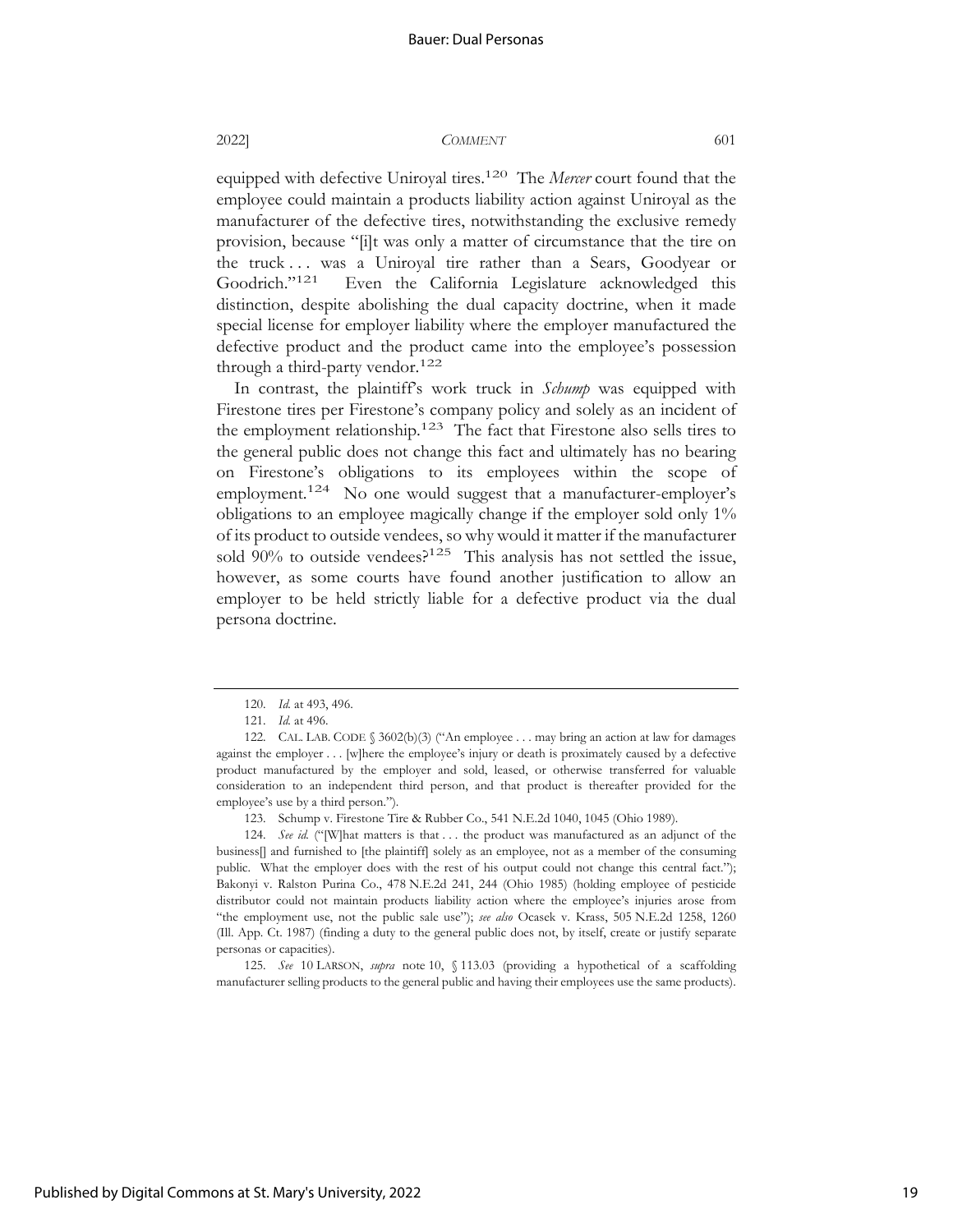#### 2. Dual Personas of Corporate Successors in Interest

As previously discussed, the dual persona doctrine is a version of dual capacity theory that allows circumvention of the exclusive remedy provision mandated under state workers' compensation schemes when "the employer has a second identity which is completely distinct and removed from his status as employer."<sup>126</sup> Similar to the liability some shareholders of a corporate employer may owe to an employee as the owners or occupiers of land, the dual persona doctrine can also be utilized to hold an employer liable as the successor in interest to the manufacturer of a defective product that injures an employee of the corporate successor.<sup>127</sup>

There are several methods of one corporation acquiring ownership of another corporation, including: purchase of a majority of a company's stocks; purchase of a company's assets; and merger of the two companies.128 These different forms of acquisition can have different effects on who ends up holding the selling company's bag of unknown liabilities.129 When the selling corporation's stock is purchased, only the shareholders have changed, and the corporate form of the seller is preserved.130 The liabilities remain with the selling company but simply under new ownership.<sup>131</sup> If another corporation purchases the selling company's assets, the parties will iron out a contract stipulating who will retain which liabilities.132 Merger of the two corporations results in the termination of the selling corporation's existence,<sup>133</sup> leaving a single surviving corporation or the creation of a wholly new corporate entity.<sup>134</sup> Contrary to the other forms of acquisition, states statutorily require the surviving or new corporation to assume the pre-merger liabilities of the

<sup>126.</sup> Howard v. White, 523 N.W.2d 220, 222 (Mich. 1994) (quoting Wells v. Firestone Tire & Rubber Co., 364 N.W.2d 670, 675 (Mich. 1984)).

<sup>127.</sup> *See, e.g.*, Gurry v. Cumberland Farms, Inc., 550 N.E.2d 127, 131 (Mass. 1990) (holding corporate employer was not immune from tort liability to employee injured by predecessor corporation's manufacture of defective machine where predecessor would have been liable to employee as third party).

<sup>128.</sup> Byron F. Egan, *Asset Acquisitions: Assuming and Avoiding Liabilities*, 116 PENN ST. L. REV. 913, 914 (2012).

<sup>129.</sup> *Id.* at 932.

<sup>130.</sup> *Id.*

<sup>131.</sup> *Id.*

<sup>132.</sup> *Id.*

<sup>133.</sup> TEX. BUS. ORGS. CODE ANN. § 10.008(a)(1).

<sup>134.</sup> *Id.* (explaining termination of corporate existence applies to entities "other than a surviving or new domestic entity").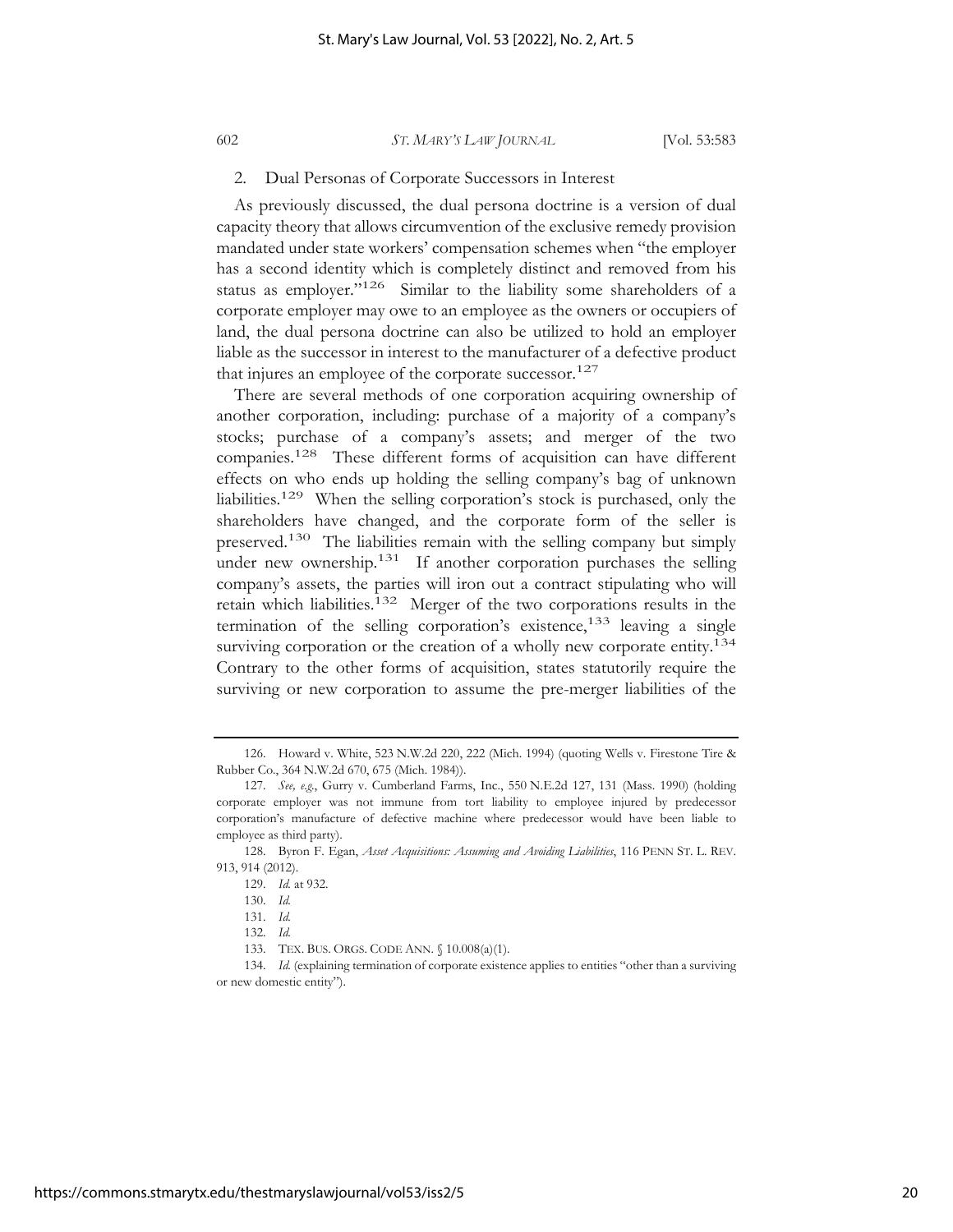predecessor corporation.<sup>135</sup> There are different theories of corporate successor liability,<sup>136</sup> but this Comment focuses on statutorily mandated and contractually agreed assumptions of corporate liabilities based on these general forms of acquisition.

The principal case highlighting corporate successor liability under the dual persona doctrine is *Billy v. Consolidated Machine Tool Corporation*. 137 In 1976, Joseph Billy was killed on the job when a two-ton section of a vertical boring mill broke away and fell on him.<sup>138</sup> The boring mill was designed and manufactured in the 1950s by Consolidated Machine Tool Corporation (Consolidated) and installed by Farrel-Birmingham Company (Farrel).<sup>139</sup> In 1954, Consolidated merged into Farrel.<sup>140</sup> In 1968, Farrel was acquired by and merged into USM, decedent's employer.<sup>141</sup> The plaintiff, decedent's wife, brought suit against USM in its capacity as the owner of the property where the decedent's injury occurred, and as the successor in interest of Consolidated and Farrel—the companies that designed, manufactured, and installed the allegedly defective machinery resulting in Joseph Billy's death.142 In the trial court, USM moved for summary judgment on the grounds that the plaintiff's suit was barred by New York's workers' compensation statute,<sup>143</sup> which limits an employee's remedy for work-related injuries to employment compensation benefits.<sup>144</sup>

On appeal, the New York Court of Appeals discussed the history of the dual capacity doctrine and reasserted New York's general rejection of the theory.145 However, the court distinguished *Billy* on the grounds that the plaintiff would have been entitled to bring suit against both Consolidated and Farrel as third parties if they had not merged with the decedent's

<sup>135.</sup> *See, e.g.*, *id.* § 10.008(a)(3) ("When a merger takes effect . . . all liabilities and obligations of each organization that is a party to the merger are allocated to one or more of the surviving or new organizations in the manner provided by the plan of merger.").

<sup>136.</sup> *See* Egan, *supra* note 128, at 934 (discussing the nine different methods of holding a successor in interest liable for the predecessor's obligations).

<sup>137.</sup> Billy v. Consol. Mach. Tool Corp., 412 N.E.2d 934 (N.Y. 1980).

<sup>138.</sup> *Id.* at 937.

<sup>139.</sup> *Id.*

<sup>140.</sup> *Id.* at 937–38.

<sup>141.</sup> *Id.*

<sup>142.</sup> *Id.* at 938–39.

<sup>143.</sup> *Id.* at 937.

<sup>144.</sup> N.Y. WORKERS' COMP. Law § 11 (McKinney 2020).

<sup>145.</sup> *Billy*, 412 N.E.2d at 938–39.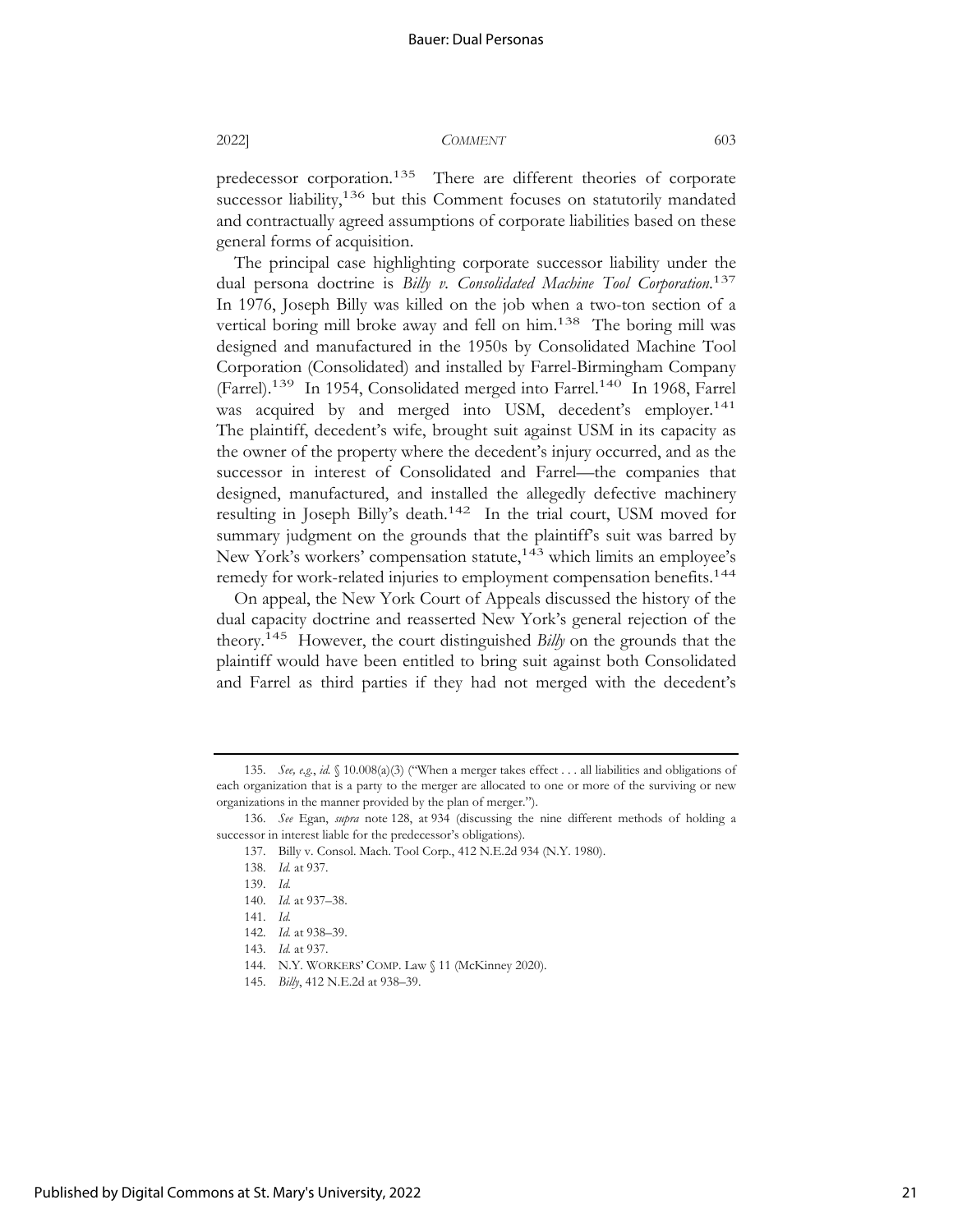employer.<sup>146</sup> USM conceded that it succeeded to the liabilities of Consolidated and Farrel via New York's state merger statute.<sup>147</sup> "That USM also happens to have been the injured party's employer," the court argued, "is not of controlling significance, since the obligation upon which it is being sued arose not out of the employment relation, but rather out of an independent business transaction between USM and Farrel."148 This line of reasoning has been echoed by several other jurisdictions, including Kansas, Illinois, and Delaware.<sup>149</sup> There are, however, potential limitations to how far the dual persona doctrine can be stretched in this context.

#### 3. Immunities of Corporate Successors in Interest

A few courts have determined that the acquisition of one company by another does not always mean the successor corporation will lose the employer immunity status generated by the exclusive remedy provision. In *Herbolsheimer v. SMS Holding Company*, 150 Royce Herbolsheimer was killed after a piece of metal on the turning machine<sup>151</sup> he operated as an employee for Saginaw Machine Systems (SMS) broke through a modified protective window and struck him in the head.<sup>152</sup> The defective window on the turning machine had been modified after it was sold to the Saginaw Machine and Tool Division of the Wickes Corporation (SMT).<sup>153</sup> Through a series of asset transfers and stock purchases, SMT was acquired by SMS Holding

<sup>146.</sup> *See id.* at 940 ("Conceptually, the [plaintiff] is suing not the decedent's former employer, but rather the successor to the liabilities of the two alleged tort-feasors."); 10 LARSON, *supra* note 10, § 113.01 (acknowledging corporate successor liability as a viable example of a dual legal personality, which emphasizes distinctions between dual capacity and dual persona doctrines).

<sup>147.</sup> *See Billy*, 412 N.E.2d at 940 ("USM has not seriously disputed that it had succeeded to the liabilities and obligations of Consolidated and Farrel-Birmingham as a result of the 1968 merger."). 148. *Id.*

<sup>149.</sup> *See* Kimzey v. Interpace Corp., 694 P.2d 907, 911–12 (Kan. Ct. App. 1985) (allowing an employee to proceed in an action against the employer as the successor in interest to the manufacturing corporation); Robinson v. KFC Nat'l Mgmt. Co., 525 N.E.2d 1028, 1029 (Ill. App. Ct. 1988) (concluding an exclusive remedy provision did not preclude a tort action by an employee against the employer when the employer merger with the negligent predecessor prior to employee's injuries); Stayton v. Clariant Corp., 10 A.3d 597, 601–603 (Del. 2010) (affirming exclusive remedy under workers' compensation act was not designed to preclude third-party tort liability of corporate successor to employee for defects in modifications made to machinery by the predecessor company).

<sup>150.</sup> Herbolsheimer v. SMS Holding Co., 608 N.W.2d 487 (Mich. Ct. App. 2000).

<sup>151.</sup> A turning machine spins pieces of metal at high rates of speed. *Id.* at 489.

<sup>152.</sup> *Id.* at 489–90.

<sup>153.</sup> *Id.* at 490.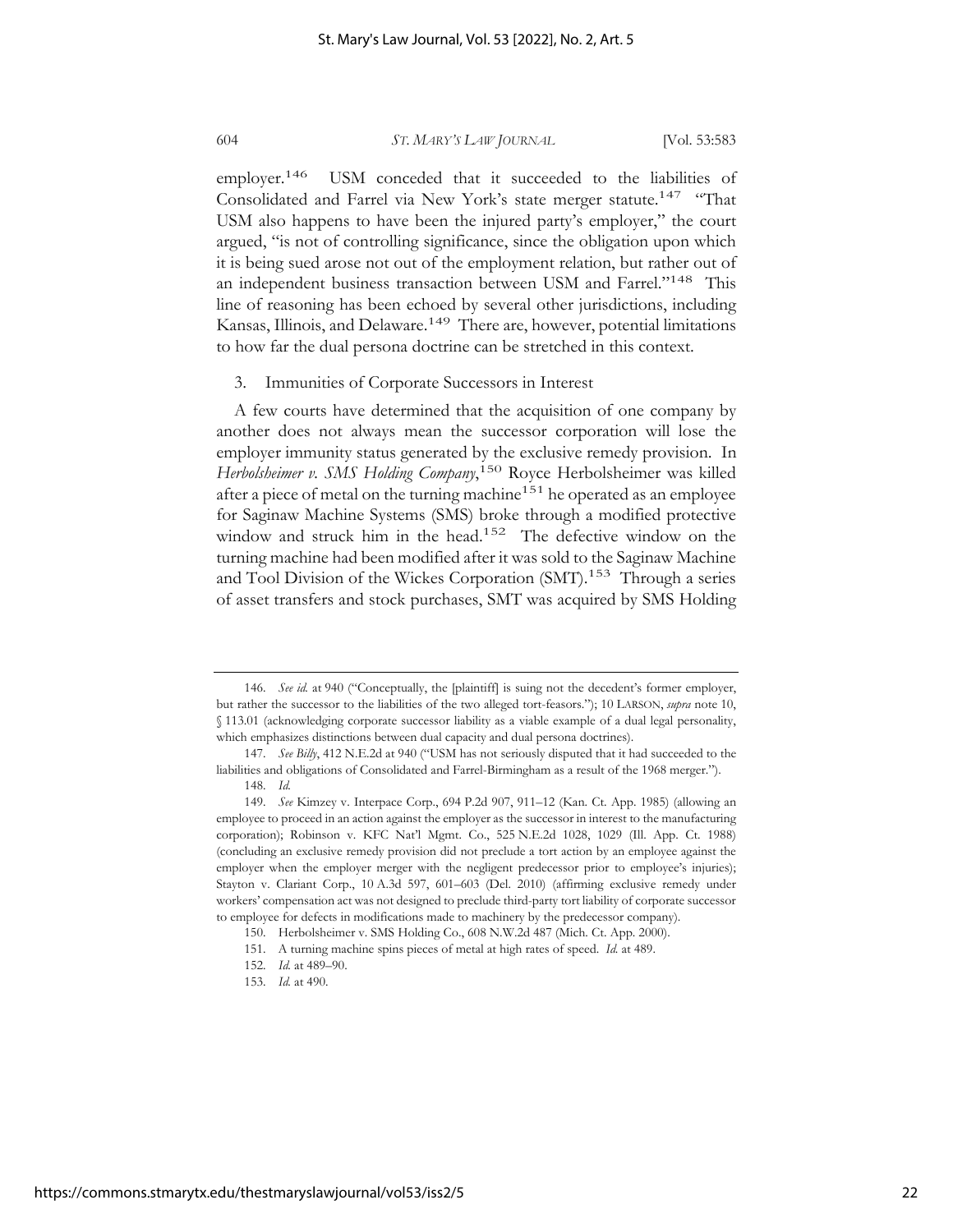Company, Inc. (the Holding Company) and had its name changed to SMS, the company that would later hire decedent.<sup>154</sup>

The plaintiff, as the representative of the decedent's estate, brought claims against the Holding Company and SMS as the purported successors in interest to SMT.<sup>155</sup> The Michigan appellate court acknowledged the dual persona doctrine's logic in the successor corporation context,<sup>156</sup> but it chose a narrower interpretation requiring further analysis.<sup>157</sup>

First, the court argued the injured employee needed to have an independently cognizable claim against the predecessor corporation, as this creates the basis for the successor corporation's liability.158 Before SMT was acquired by the Holding Company, the turning machine was only used by SMT employees within the scope of employment.<sup>159</sup> Therefore, the court suggested, the only duties SMT could have had regarding the safety of the modified machine would have been to its own employees.<sup>160</sup>

Second, the court asserted that the dual persona analysis needs to account for the immunities the predecessor corporation would have if it was still in existence at the time of the decedent's injury.<sup>161</sup> If an employee of SMT had been injured by the defective machine in the same way the decedent was, SMT would have been entitled to immunity under the exclusive remedy provision.<sup>162</sup> "Thus, the decedent here could not have sued SMT had he been injured as an employee of SMT, and he was only in a position to be injured by the machine as an employee of SMS."163 Although the dissent

<sup>154.</sup> *Id.*

<sup>155.</sup> *Id.*

<sup>156.</sup> *See id.* at 494–95 (asserting the plaintiff can look to a third party as tortfeasor which theoretically removes the obstacle of the exclusive remedy provision).

<sup>157.</sup> *See id.* at 495 (seeking a narrower interpretation of the dual persona doctrine since it is a judicial fiction which impedes on the will of the legislature); *id.* at 496 ("Although plaintiff argues that 'successor liability' may form the basis of a dual-persona suit, accepting this idea in theory does not end the inquiry.").

<sup>158.</sup> *Id.* at 496.

<sup>159.</sup> *Id.*

<sup>160.</sup> *Id.* Of course, as the dissent points out, it is entirely possible that someone other than an employee could have been injured by the defective window, such as a visitor to the factory. *Id.* at 501 n.6 (Hoekstra, J., dissenting).

<sup>161.</sup> *See Herbolsheimer*, 608 N.W.2d at 496 (emphasizing a successor corporation takes on not just the liabilities of the predecessor, but also its immunities and defenses).

<sup>162.</sup> *Id.*

<sup>163.</sup> *Id.* at 496–97.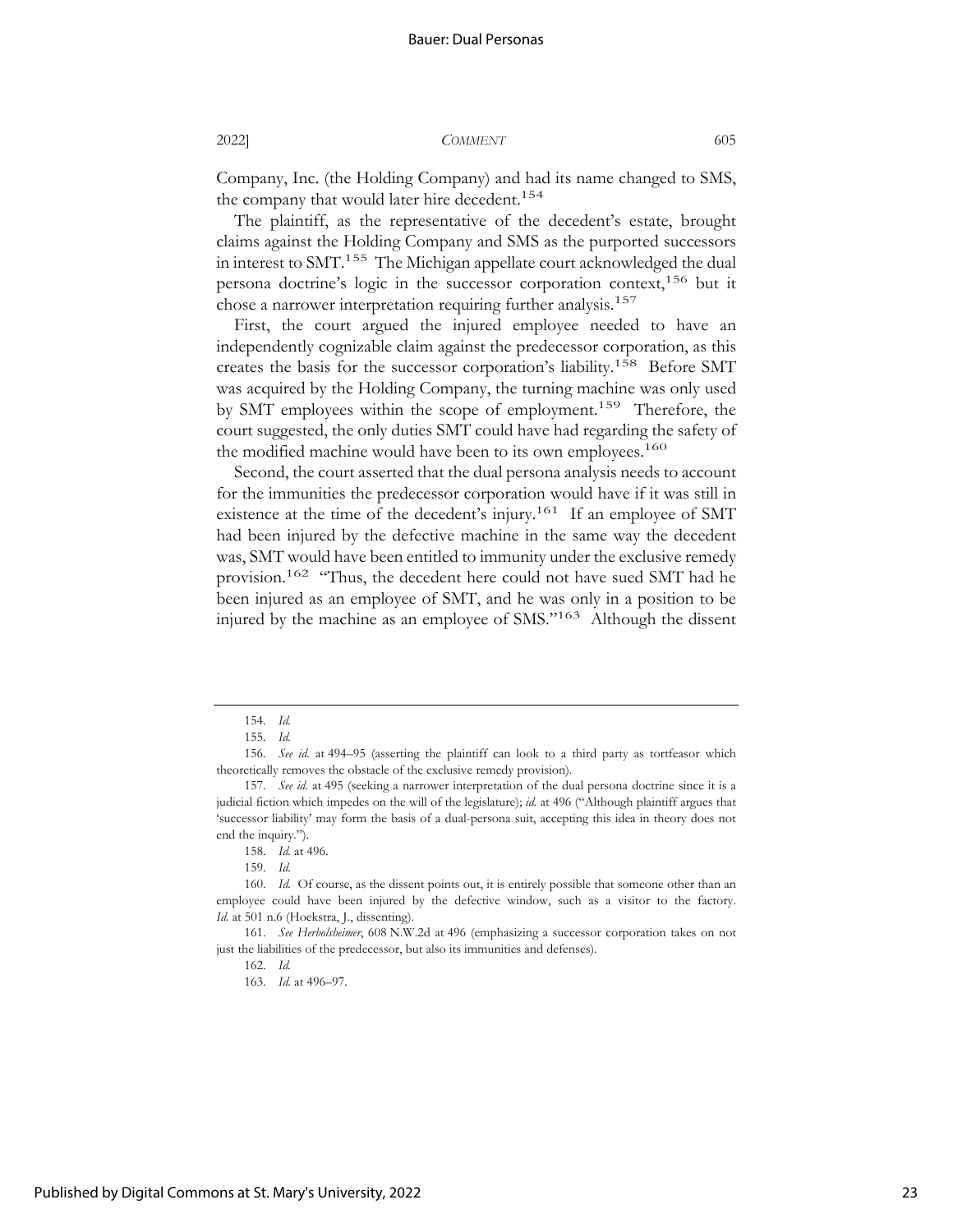points out that this argument rings of the previously discredited "stream of commerce" justification,<sup>164</sup> the majority notes that

The idea of introducing goods into the "stream of commerce" is relevant only insofar as this provides an actual legal claim against the predecessor and therefore against the successor in liability under the facts in a specific case. Thus, in this case, there would be an identifiable legal obligation if SMT had sold or leased the machine to SMS, where the decedent was killed by it. In that case, although the decedent was employed by SMS, who was also the successor in liability to SMT, SMT would have had legal obligations to the buyers or lessors of its machine that could be separated from the obligations of SMS as the employer.165

Although the dissent cites this as a weak factual distinction,  $166$  it has found traction in a few other jurisdictions who have limited the dual persona doctrine under similar reasoning.<sup>167</sup> Therefore, there are ultimately two approaches to the dual persona version of dual capacity theory that can be applied to hold a successor corporation liable to an employee under Texas law.

#### 4. Applications in Texas

When a Texas corporation assumes the liabilities of a predecessor corporation, either via statutory merger or agreement, it is clear that the successor's employee should not be barred from pursuing a cause of action against the employer in its persona as successor in interest to the predecessor for a defectively designed or manufactured product that injures

<sup>164.</sup> *See id.* at 498, 500 (Hoekstra, J., dissenting) ("[The majority essentially] argues that goods cannot be the source of [dual persona] liability unless the predecessor corporation manufactured them for resale.").

<sup>165.</sup> *Id.* at 497.

<sup>166.</sup> What meaningful distinction exists between sale of the defective product during the merger as opposed to a sale prior to it? *Id.* at 501 (Hoekstra, J., dissenting). The successor ends up holding the bag of liabilities nonetheless, and this factual distinction becomes potentially untenable. *See id.* at 500 (Hoekstra, J., dissenting) ("Unfortunately, ambiguity plagues the stream of commerce concept, and it eventually forces courts to draw meaningless distinctions.").

<sup>167.</sup> *See* Corr v. Willamette Indus., Inc., 713 P.2d 92, 95–96 (Wash. 1986) (refusing to apply dual capacity doctrine where negligent predecessor would have been protected by exclusivity rule); Braga v. Genlyte Grp., 420 F.3d 35, 44 (1st Cir. 2005) (refusing to use merger statute as tool to increase, rather than merely sustain continued existence, of corporate predecessor's liabilities); Griffin, Inc. v. Loomis, Fargo & Co., 979 So. 2d 416, 418 (Fla. Dist. Ct. App. 2008) (arguing dual persona doctrine is designed to prevent injustice, not create additional liabilities).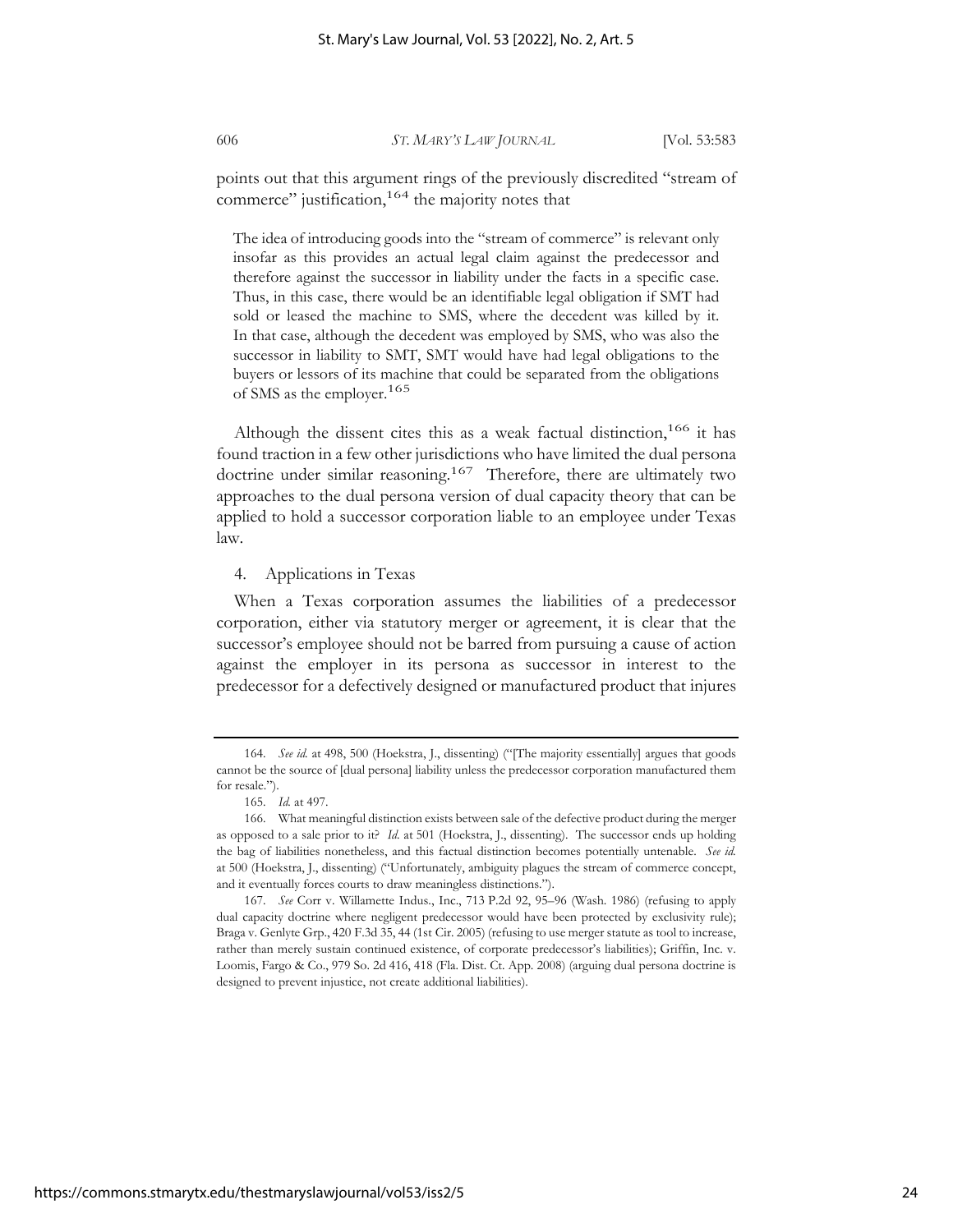the successor's employee. If the two companies had never merged, the employee would have a cause of action against the negligent manufacturer.

There is, however, some authority to support the proposition that the predecessor's immunities as an employer can affect those of the successor via the "stream of commerce" argument. If the predecessor is a subscriber under the Texas workers' compensation scheme and only ever used the defectively manufactured product in-house, the successor's employee would have been in no different position than an employee of the predecessor *vis-à-vis* the exclusivity rule. Even though Texas courts could readily pursue either approach to establish a relatively limited application of the dual persona doctrine, the few Texas cases that have considered this scenario refused to apply either method.

In the 1985 Texas case, *Davis v. Sinclair Refining Co.*, 168 the Houston Court of Appeals considered and rejected the plaintiff's claim that his employer should be held liable as the successor in interest.<sup>169</sup> Sinclair Refining owned and operated a refinery and made several modifications to the crude oil distillation unit on site, including the installation of a carbon steel pipe connection to a hot asphalt pump.<sup>170</sup> However, the design called for a different alloy.<sup>171</sup> Sinclair Refining eventually merged into Arco in 1969.<sup>172</sup> Shortly thereafter, Davis was hired by Arco and was injured on the job when the carbon steel pipe connection to the asphalt pump broke free, covering Davis in hot asphalt.<sup>173</sup> Because the injury was work-related, Davis received employment compensation benefits.<sup>174</sup> Davis subsequently sued Arco as Sinclair Refining's successor in interest for the negligent installation of the incorrect pump pipe.175

In only three pages, the Houston Court of Appeals wholly rejected the argument that Arco should be responsible for Sinclair's negligence, despite assuming its liabilities under the Texas merger statute, summarily stating that "[Davis] should not be allowed to use his employee status for purposes of claiming benefits under the Workers' Compensation Act, then attempt to

168. Davis v. Sinclair Refin. Co., 704 S.W.2d 413 (Tex. App.—Houston [14th Dist.] 1985, writ ref'd n.r.e.).

- 169. *Id.* at 414–16. 170. *Id.* at 414.
- 171. *Id.*
- 172. *Id.*
- 173. *Id.*
- 174. *Id.*
- 175. *Id.*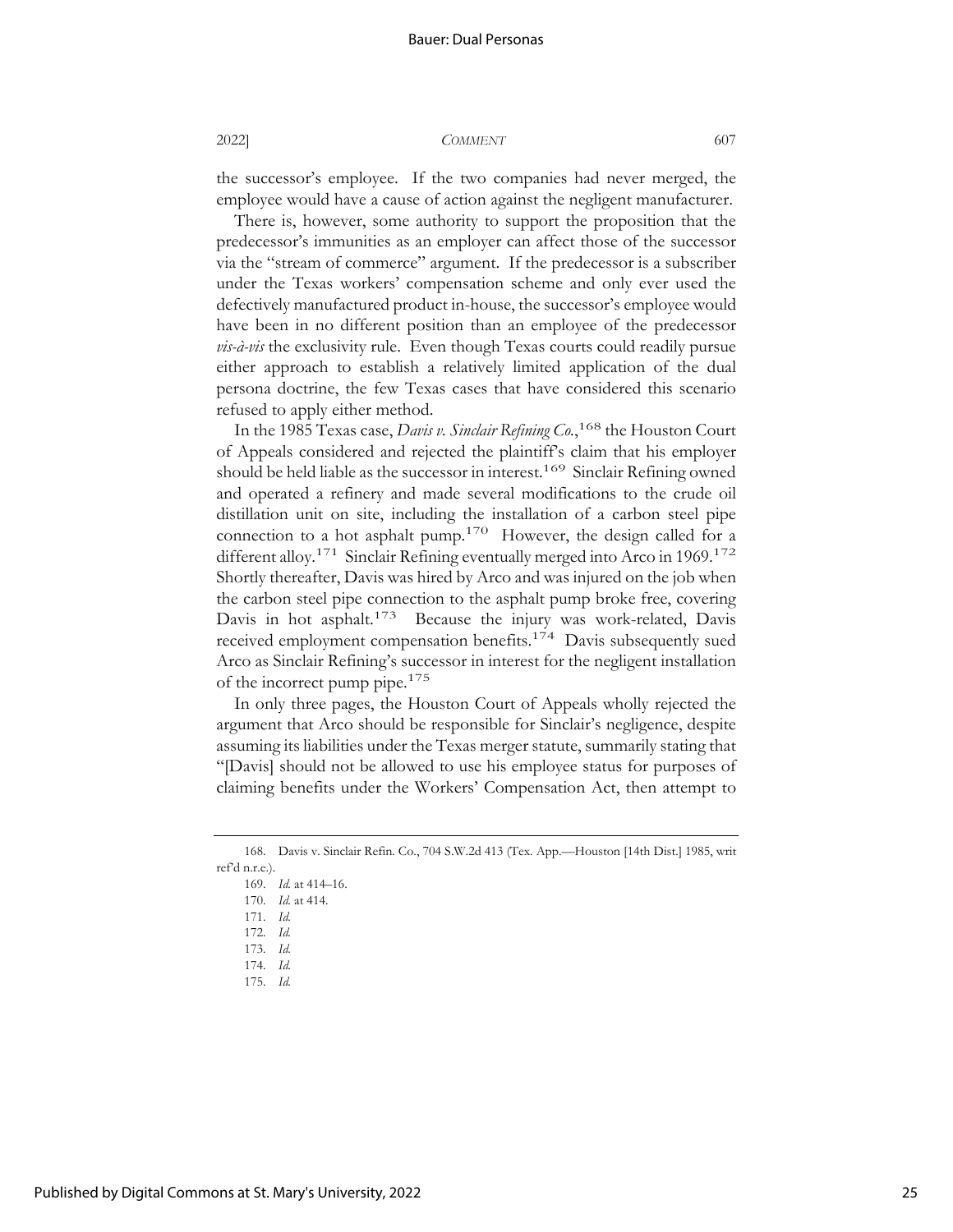distinguish that status for purposes of invoking the third-party tortfeasor exception to the Act."<sup>176</sup>

In a similar Texas case from 2009, *Union Carbide Corporation v. Smith*, 177 the plaintiff-employee, Oliver Smith, was diagnosed with lung cancer caused by repeated exposure to asbestos at his employer's facility.<sup>178</sup> Smith first worked at the facility that caused his exposure to asbestos as an employee for Smith-Douglas.179 Smith-Douglas was subsequently purchased by Hexion.<sup>180</sup> Smith continued on as an employee of Hexion after the merger, and Hexion obtained workers' compensation insurance for its employees.<sup>181</sup>

The district court only allowed the plaintiff to proceed on his claims against Hexion as successor in interest to Smith-Douglas for asbestos exposure that occurred prior to the merger of the two companies.<sup>182</sup> The Houston Court of Appeals reversed, however, opining that the plaintiff's claims were barred because Hexion was a subscriber under the Texas Workers' Compensation Act, and the plaintiff had been an employee of both companies.183 But a cursory examination of the facts shows that this does not paint the full picture.

Hexion may have been a subscriber under the workers' compensation statute—thus creating employer immunity—but Smith-Douglas was not.184 This clearly implicates a dual persona scenario, because the plaintiff could have sued Smith-Douglas as a non-subscribing employer unprotected by the exclusive remedy provision.<sup>185</sup> Therefore, Hexion should not be allowed to retroactively apply its workers' compensation insurance to a time when it was not in force to circumvent its liabilities via the merger. However, the appellate court reiterated Texas's general rejection of any dual

<sup>176.</sup> *Id.* at 416.

<sup>177.</sup> Union Carbide Corp. v. Smith, 313 S.W.3d 370 (Tex. App.—Houston [1st Dist.] 2009, pet. denied).

<sup>178.</sup> *Id.* at 373. Although this case is based on premises liability theory rather than product defect theory, the employer's inchoate liabilities as the successor corporation are the main point in issue. *Id.* at 373, 378.

<sup>179.</sup> *Id.* at 379.

<sup>180.</sup> *Id.*

<sup>181.</sup> *Id.*

<sup>182.</sup> *Id.*

<sup>183.</sup> *Id.* at 381.

<sup>184.</sup> Brief for Appellee at 1, Union Carbide Corp. v. Smith, 313 S.W.3d 370 (Tex. App.— Houston [1st Dist.] 2009, pet. denied) (No. 01-08-00641-CV), 2009 WL 994623.

<sup>185.</sup> *Cf.* Herbolsheimer v. SMS Holding Co., 608 N.W.2d 487, 496 (Mich. Ct. App. 2000) (suggesting the predecessor's immunity essentially "transfers" to the successor).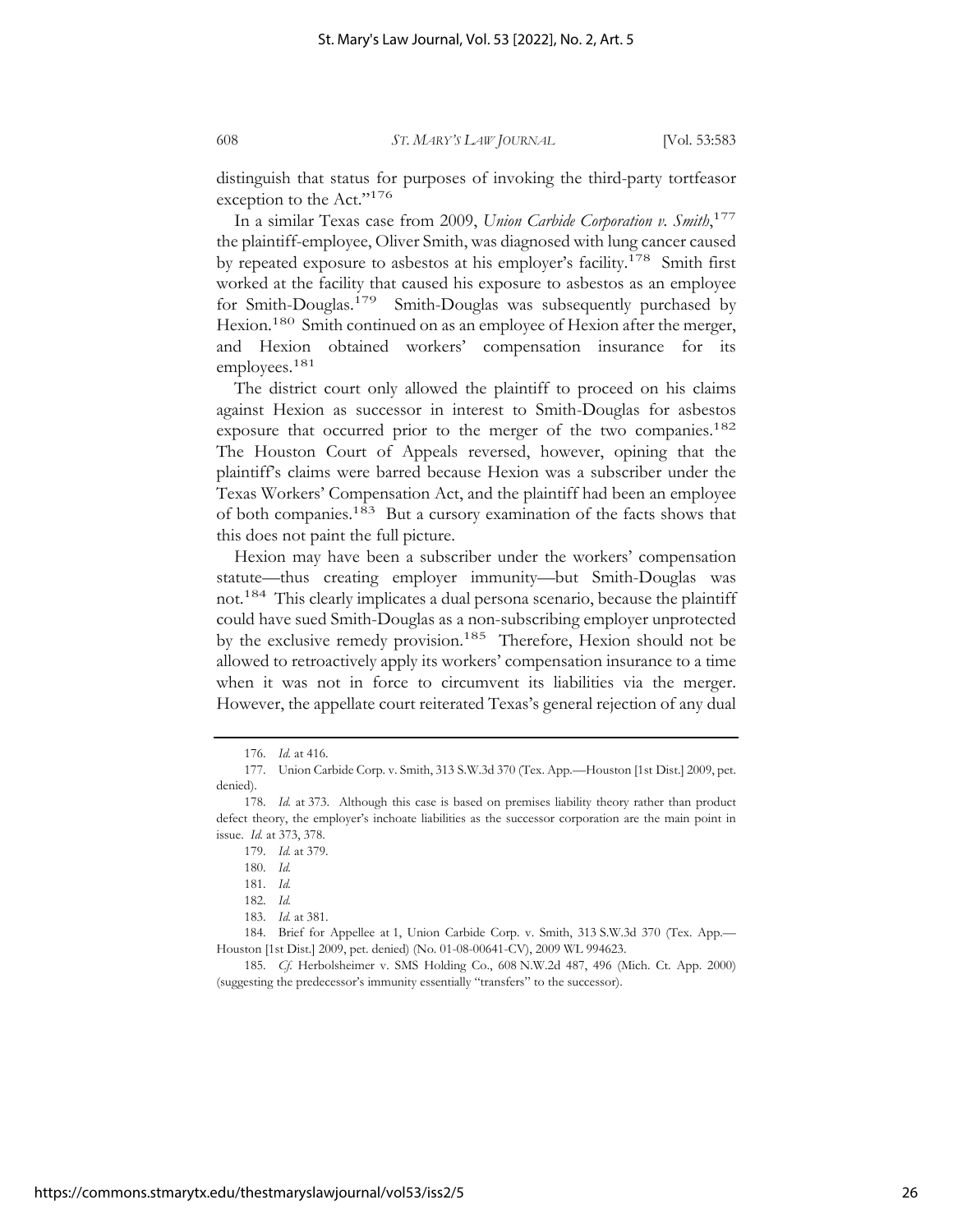capacity or dual persona theory, simply stating, "[t]he 'dual-persona' doctrine has never been adopted by a Texas court as a means for imposing liability on a subscribing employer and avoiding the exclusive remedy

provision of the Act."186 As the next section will show, this is a recurring theme in Texas cases that represents a simplistic response to a complex issue.187

#### IV. LOOKING AT THE LONE STAR STATE

#### A. *Judicial Precedent So Far*

In the Texas Supreme Court case, *Payne v. Galen Hospital Corporation*, 188 the plaintiff, formerly employed as a nurse at the defendant-hospital, sustained an adverse reaction to a medication prescribed to her by an outside physician for a work-related injury, and she thereafter sued the hospital as the vendor/distributor of medication.<sup>189</sup> Although the court ultimately ruled that the dual capacity doctrine was inapplicable under these facts, it made two notable points.<sup>190</sup> First, the court implicitly refused to foreclose future applications of dual capacity theory in different scenarios.<sup>191</sup> Second, the court acknowledged the possibility that compensability under the Workers' Compensation Act may not automatically equate to exclusivity of remedy.<sup>192</sup> In fact, by this point in time, the Texas Supreme Court had already decided another case which called into question the idea that dual capacities or personas could never be implicated under the Workers' Compensation Act.193

In the 1982 Texas Supreme Court case, *Harris v. Casualty Reciprocal Exchange*,<sup>194</sup> Paul Stone received a fatal gunshot wound while working as

<sup>186.</sup> Union Carbide Corp. v. Smith, 313 S.W.3d 370, 382 (Tex. App.—Houston [1st Dist.] 2009, pet. denied).

<sup>187.</sup> Kelly, *supra* note 2, at 833.

<sup>188.</sup> Payne v. Galen Hosp. Corp., 28 S.W.3d 15 (Tex. 2000).

<sup>189.</sup> *Id.* at 16–17.

<sup>190.</sup> *Id.* at 20–21.

<sup>191.</sup> *See id.* ("We have never decided whether an employee may use the dual-capacity doctrine to avoid the Act's exclusive-remedy provision. But even if we were inclined to recognize the doctrine, which we do not decide, it does not apply here.").

<sup>192.</sup> *See id.* at 19 ("Whether or not 'compensability' and 'exclusivity' are always and for all purposes coextensive, which we do not decide, we hold that they are coextensive here.").

<sup>193.</sup> *See* Harris v. Cas. Reciprocal Exch., 632 S.W.2d 714, 715 (Tex. 1982) (treating corporate officer as employee for employment compensation purposes).

<sup>194.</sup> Harris v. Cas. Reciprocal Exch., 632 S.W.2d 714 (Tex. 1982).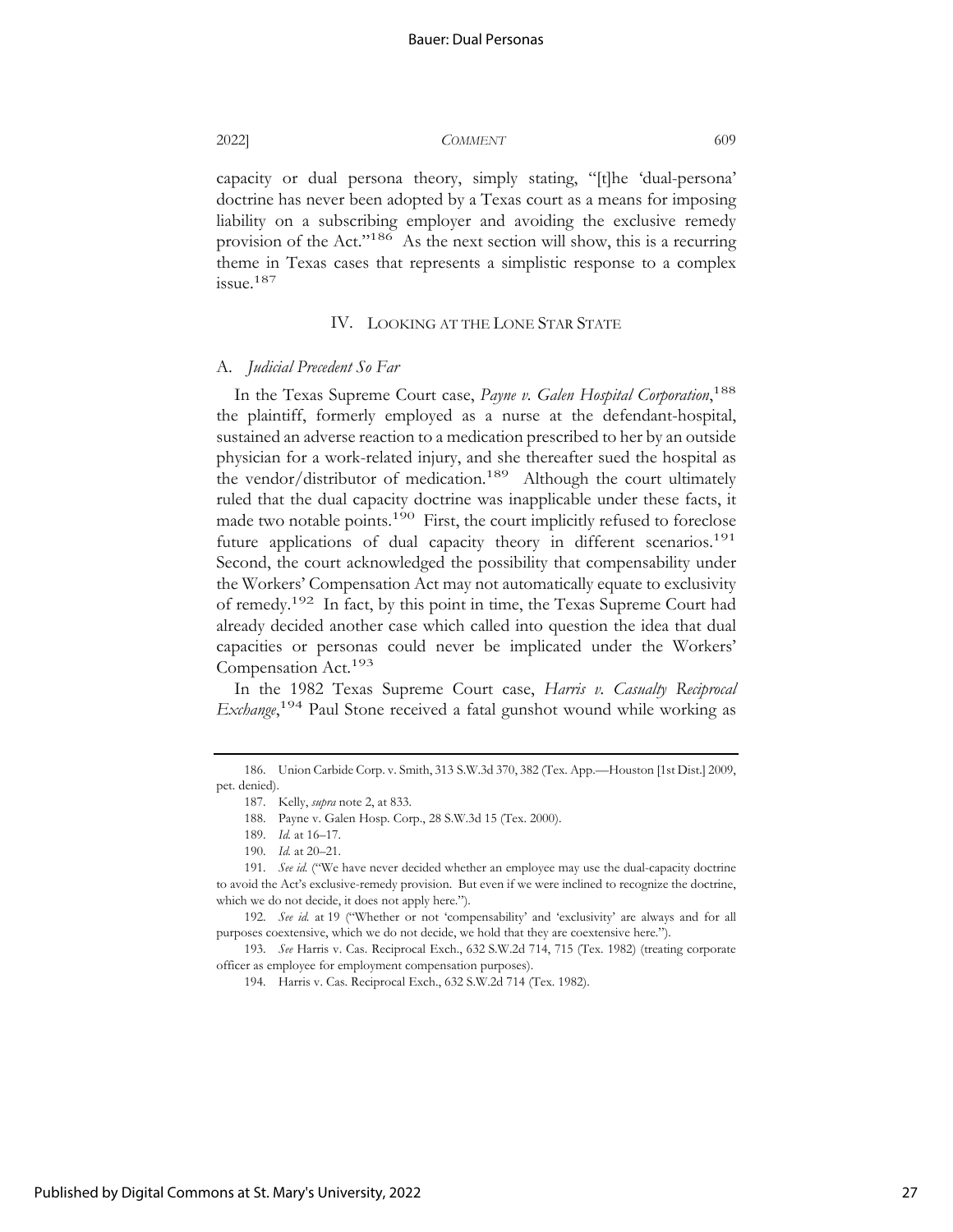the interim night manager at the Green House, a club in Austin.<sup>195</sup> Marju Enterprises (Marju), for which Stone was also a corporate officer and director, was doing business as the Green House.<sup>196</sup> The executors of Stone's estate, the plaintiffs, brought suit against Marju's insurance carrier, Casualty Reciprocal Exchange (Casualty), claiming that Stone's estate was entitled to employment compensation benefits for the work-related injury.197

Casualty responded that Stone, as corporate officer, was not covered under Marju's employment compensation insurance,<sup>198</sup> and was thus not entitled to compensation benefits.<sup>199</sup> However, Stone was not acting in his capacity as a corporate officer when the fatal injury occurred, but rather as an employee—who would otherwise have been entitled to employment compensation benefits under Marju's insurance coverage.<sup>200</sup> Therefore, "[g]iven these facts," the court summarily stated, "we hold that Stone was an 'employee' at the time of his death and thereby came within the provisions of the workers' compensation act, and that the benefits sought by his survivors should have been awarded."201

Based on these two cases, it is clear that the Texas Supreme Court has not completely disavowed dual capacity theory. However, the Texas Appellate Courts are another matter. In *Cohn v. Spinks Industries, Inc.*, 202 the Dallas Court of Civil Appeals was unwilling to apply the dual capacity doctrine for two principal reasons: (1) it circumvents the state legislature's intent that workers' compensation benefits should exist in derogation of an employee's other common law remedies; $^{203}$  and (2) extending such judicial exceptions would all-but destroy the workers' compensation scheme in Texas.204 Since *Cohn*, every other intermediate appellate court in Texas that has considered a dual capacity scenario used the same justifications for not

<sup>195.</sup> *Id.* at 714.

<sup>196.</sup> *Id.*

<sup>197.</sup> *Id.*

<sup>198.</sup> *Id.* at 715. The Texas Workers' Compensation Law was revised in 1967 to make workers' compensation insurance elective for corporate officers. TEX. REV. CIV. STAT. ANN. art. 8309, § 1(a) (1967).

<sup>199.</sup> *Harris*, 632 S.W.2d at 715.

<sup>200.</sup> *Id.*

<sup>201.</sup> *Id.* at 719.

<sup>202.</sup> Cohn v. Spinks Indus., Inc., 602 S.W.2d 102 (Tex. App.—Dallas 1980, writ ref'd n.r.e.).

<sup>203.</sup> *See id.* at 104 (suggesting legislative intent as primary reason why courts in other jurisdictions refuse to apply dual capacity theory).

<sup>204.</sup> *See id.* ("To adopt the dual capacity doctrine would do considerable violence to the statutory language.").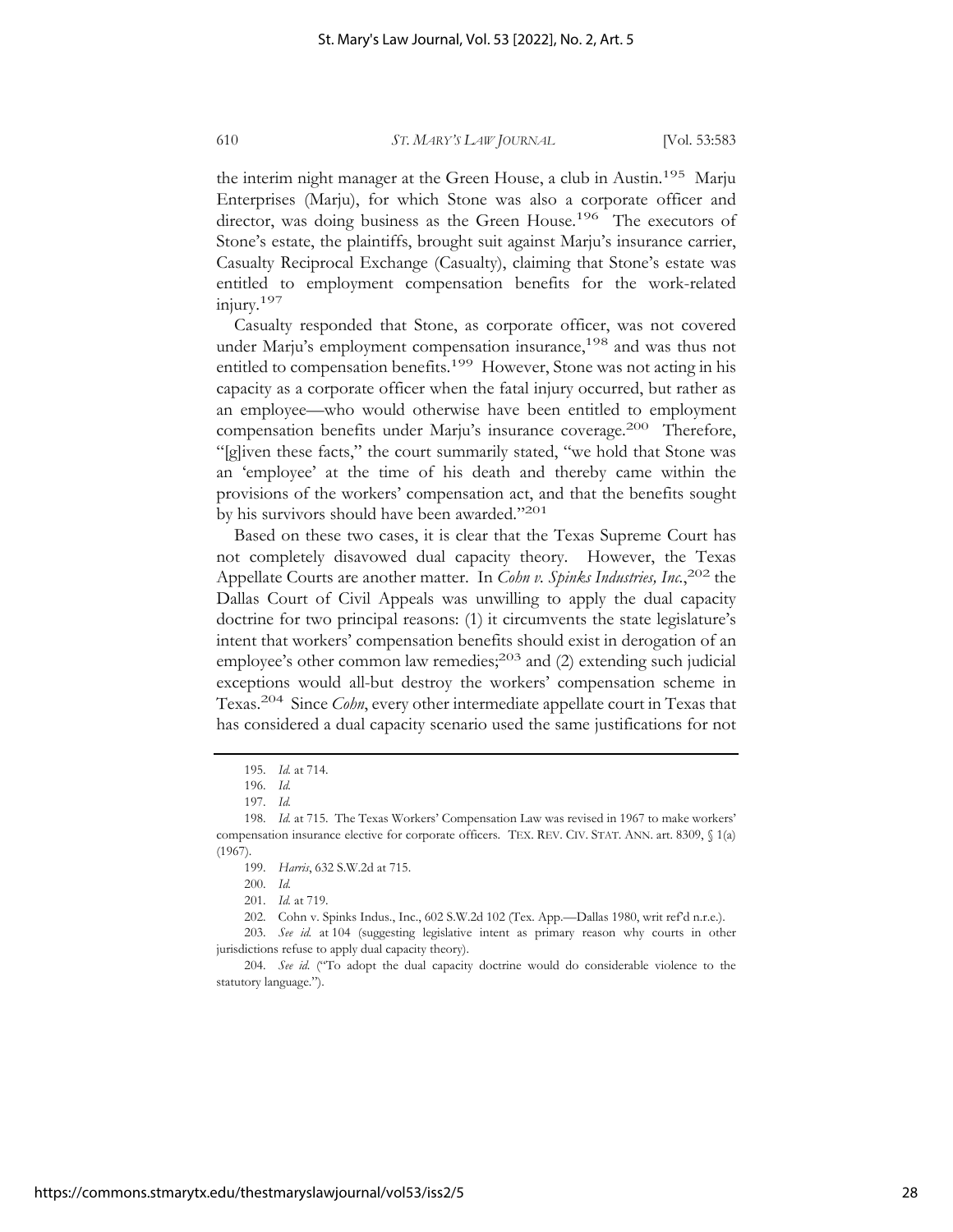applying the doctrine.<sup>205</sup> Therefore, the next section will address why the reasons for declining to apply traditional dual capacity theory are not implicated in the dual persona context.

#### B. *Legislative Intent and Practical Implications*

#### 1. Legislative Intent and Statutory Construction

There are two main starting points for statutory construction in Texas. First, the courts will look to the plain meaning of the statute, as the statute's words are the best indicator of what the legislature intended.<sup>206</sup> Second, Texas courts presume that the legislature enacts new laws with complete knowledge of other laws already in existence and force.<sup>207</sup> Section 401.011 of the Texas Labor Code clearly defines an employer as "a person who makes a contract of hire, employs one or more employees, and has workers' compensation insurance coverage."208 And pursuant to Section 408.001 of the Texas Labor Code, subscribing employers are shielded from liability to an employee for any work-related negligence by the employer.<sup>209</sup> However, third parties may still be held liable under the Texas Workers' Compensation  $Act.<sup>210</sup>$ 

The traditional version of the dual capacity doctrine is limited in that it does not separate the employer from the third party truly responsible for

<sup>205.</sup> *See* Holt v. Preload Tech., Inc., 774 S.W.2d 806, 807 (Tex. App.—El Paso 1989, no writ) (opining legislative intent and negative impact preclude dual capacity's use); Darensburg v. Tobey, 887 S.W.2d 84, 87 (Tex. App.—Dallas 1994, writ denied) (asserting compensation benefits are the only intended remedy under WCA); Gore v. Amoco Prod. Co., 616 S.W.2d 289, 290 (Tex. App.—Houston [1st Dist.] 1981, no writ) (explaining the intent of WCA is exclusiveness of remedy and adding exceptions would harm employment compensation system as a whole); *cf.* Davis v. Sinclair Refin. Co., 704 S.W.2d 413, 415 (Tex. App.—Houston [14th Dist.] 1985, writ ref'd n.r.e.) (declining to apply dual persona doctrine where legislature intended compensation benefits to be exclusive remedy); Union Carbide Corp. v. Smith, 313 S.W.3d 370, 381 (Tex. App.—Houston [1st Dist.] 2009, pet. denied) (arguing public policy prohibits using corporate merger statutes to circumvent exclusivity rule). *But see* Burkett v. Welborn, 42 S.W.3d 282, 290 (Tex. App.—Texarkana 2001, no pet.) (holding shareholder of corporate employer could be sued in her capacity as landowner of premises where corporate employee was injured).

<sup>206.</sup> *In re* Huag, 175 S.W.3d 449, 451 (Tex. App.—Houston [1st Dist.] 2005, no pet.).

<sup>207.</sup> Ron Beal, *The Art of Statutory Construction: Texas Style*, 64 BAYLOR L. REV. 339, 414–15 (2012).

<sup>208.</sup> TEX. LAB. CODE ANN. § 401.011(18).

<sup>209.</sup> *Id.* § 408.001(a).

<sup>210.</sup> *Id.* § 417.001(a).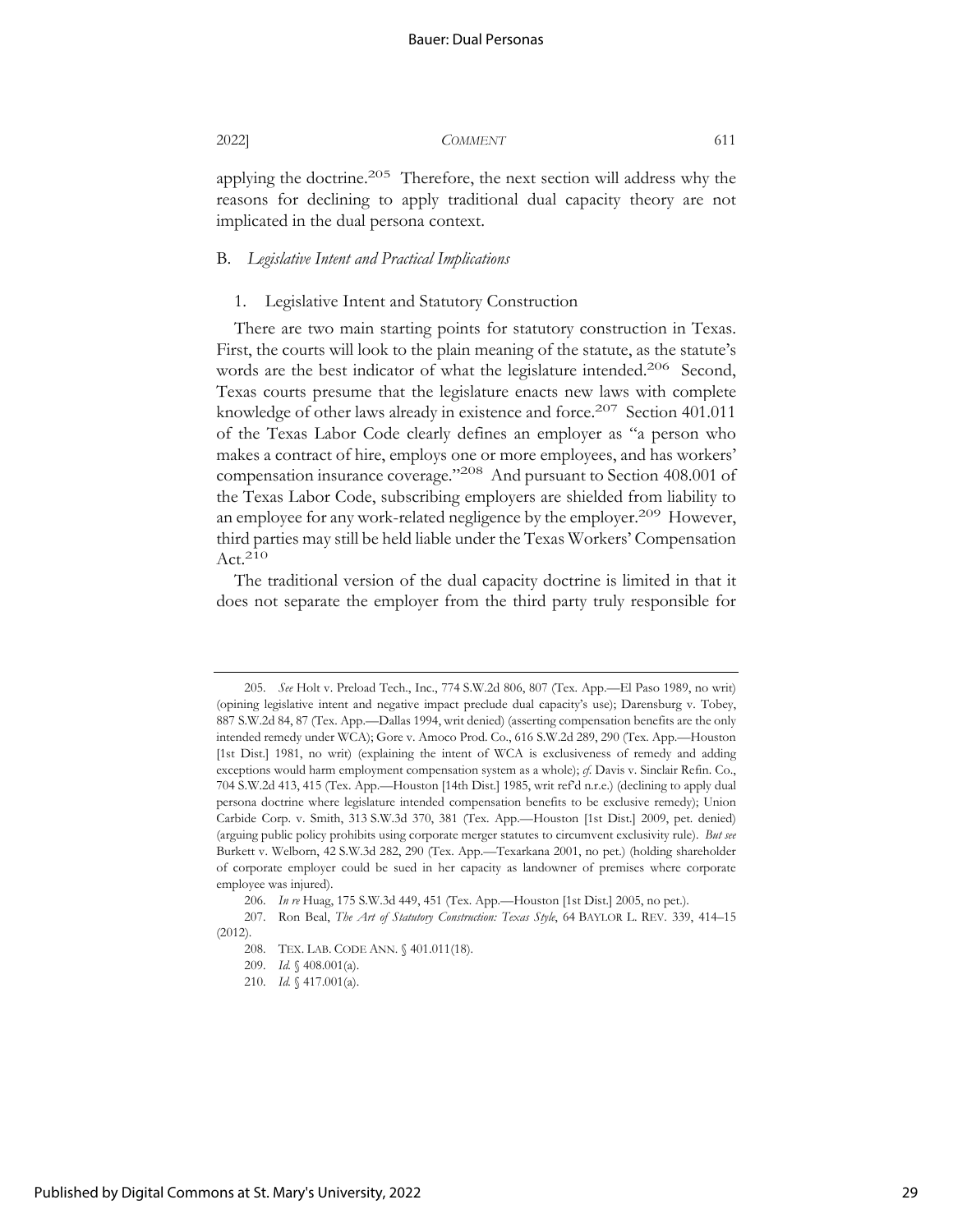the employee's injuries.<sup>211</sup> Although many persons or corporations occupy multiple differing obligations, there remains only one person or entity responsible for them.212 And as Professor Larson suggests,

When one considers how many such added relations an employer might have in the course of a day's work—as landowner, land occupier, products manufacturer, installer, modifier, vendor, bailor, repairman, vehicle owner, shipowner, doctor, hospital, health services provider, self-insurer, safety inspector—it is plain enough that this trend could go a long way toward demolishing the exclusive remedy principle.<sup>213</sup>

This ultimately is what distinguishes the dual persona doctrine from its predecessor. We are not required to resort to a judicially created fiction to generate a separate liability, $2^{14}$  but can rather look to two—very real third-party scenarios created via the Texas Business Organizations Code.

There is no statute expressly establishing the separate legal status of a corporation from its shareholders, but Texas courts presume this distinction exists;<sup>215</sup> otherwise the limited liability for shareholders generated by Section 21.223 of the Business Organizations  $Code<sup>216</sup>$  would be meaningless. A shareholder is not usually treated as the corporate employer,<sup>217</sup> and absent the shareholder acting in a role which might create immunity under the exclusive remedy provision, $2^{18}$  there is no genuine conflict between these sections of the Texas Labor Code and Texas Business Organizations Code. When there is no genuine issue between laws

<sup>211.</sup> *See* 10 LARSON, *supra* note 10, § 113.01 ("[A] single legal person may be said to have many 'capacities,' since that term has no fixed legal meaning.").

<sup>212.</sup> *See* McAlister v. Methodist Hosp. of Memphis, 550 S.W.2d 240, 246 (Tenn. 1977) ("The employer is the employer; not some person other than the employer. It is that simple.").

<sup>213. 10</sup> LARSON, *supra* note 10, § 113.01.

<sup>214.</sup> *See id.* ("[F]ictions have no place in the interpretation of detailed modern statutes, such as compensation acts.").

<sup>215.</sup> Richard Nugent & CAO, Inc. v. Estate of Ellickson, 543 S.W.3d 243, 266 (Tex. App.— Houston [14th Dist.] 2018, no pet.).

<sup>216.</sup> *See* TEX. BUS. ORGS. CODE ANN. § 21.223(a) ("A holder of shares . . . may not be held liable to the corporation or its obligees . . . .").

<sup>217.</sup> Lind v. Barnes Tag Agency, Inc., 418 P.3d 698, 705 (Okla. 2018).

<sup>218.</sup> The doctrine of respondeat superior limits the extent to which an employer can be held responsible for a co-employee's negligence, but this also extends the limited immunity to a co-employee under the Texas Workers' Compensation Act. Arnold v. Gonzalez, No. 13-13-00440-CV, 2015 WL 5109757, at \*2 (Tex. App.—Corpus Christi Aug. 28, 2015, pet. granted).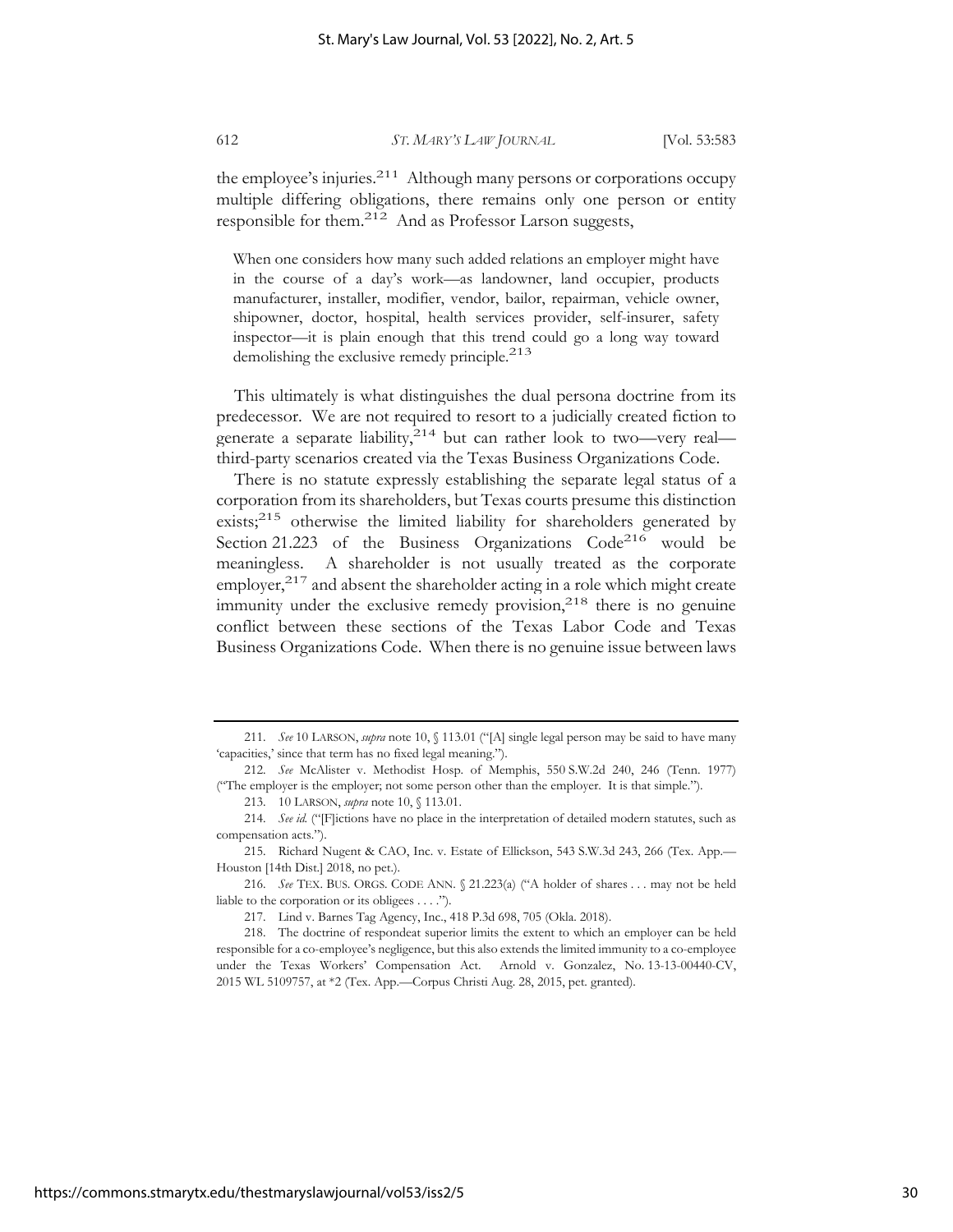requiring further statutory construction, they should be read together to give full effect to their practical implications.<sup>219</sup>

In the case of corporate successor liability, there is an apparent conflict that requires further analysis. The merger requirements under Section 10.008 of the Business Organization Code are specifically designed to sustain the obligations and liabilities of merged corporations, $220$ otherwise every negligent corporation would simply dissolve into another to offload any inchoate liabilities and deprive those injured of redress.221 Even though the employee would be required to sue his employer, the employer would not be sued solely within the confines of the employment relationship, but rather as the successor in interest to the corporation liable for the employee's injuries under the Texas merger statute. This is where the dual persona doctrine can give effect to the purposes of both the state merger law and exclusive remedy provision.222

"A third-party action should be no less viable because the duty owed by the tortfeasor springs from an extra-relational [persona] of the employer rather than arising from another third party."<sup>223</sup> The successor corporation knew it could be susceptible to suit in tort for the inchoate liabilities of the predecessor.<sup>224</sup> When the Texas workers' compensation scheme was first enacted, the Legislature could hardly have anticipated the current level of corporate consolidation and conglomeration.225 To allow an employer to extinguish an employee's statutorily afforded remedies against third parties, via corporate merger, could not have been contemplated by the Legislature

<sup>219.</sup> *See* Beal, *supra* note 207, at 415 ("In the absence of an express repeal by statute, where there is no positive repugnance between the provisions of the old and new statutes, the old and new statutes will each be construed so as to give effect, if possible, to both statutes.").

<sup>220.</sup> *See* Davis v. Sinclair Refin. Co., 704 S.W.2d 413, 419 (Tex. App.—Houston [14th Dist.] 1985, writ ref'd n.r.e.) (Sears, J., dissenting) ("It is clear that Texas law does not intend to let an injured party be deprived of a cause of action merely because two corporations have merged.").

<sup>221.</sup> *See* Matt Acosta, Comment, *A Vanishing Remedy: Questioning the Constitutionality of the Current State of Sale of Assets, Post-Dissolution Tort Liability in Texas*, 60 BAYLOR L. REV. 655, 656 (2008) (discussing similar immunity for corporate asset purchases under Section 11.356 of the Texas Business Organizations Code).

<sup>222.</sup> Stayton v. Clariant Corp., 10 A.3d 597, 602 (Del. 2010).

<sup>223.</sup> Kelly, *supra* note 2, at 832.

<sup>224.</sup> *See Davis*, 704 S.W.2d at 419 (Sears, J., dissenting) (comparing successor corporations' voluntary indemnification to liability via merger).

<sup>225.</sup> *See* Note, *Workers' Compensation: The Dual-Capacity Doctrine*, *supra* note 18, at 838 (arguing rising conglomeration through corporate diversification should not automatically erase an employee's cause of action); *Stayton*, 10 A.3d at 602–3 (suggesting the voluntary merger of corporate entities is independent of the employment relationship contemplated by state's workers' compensation scheme).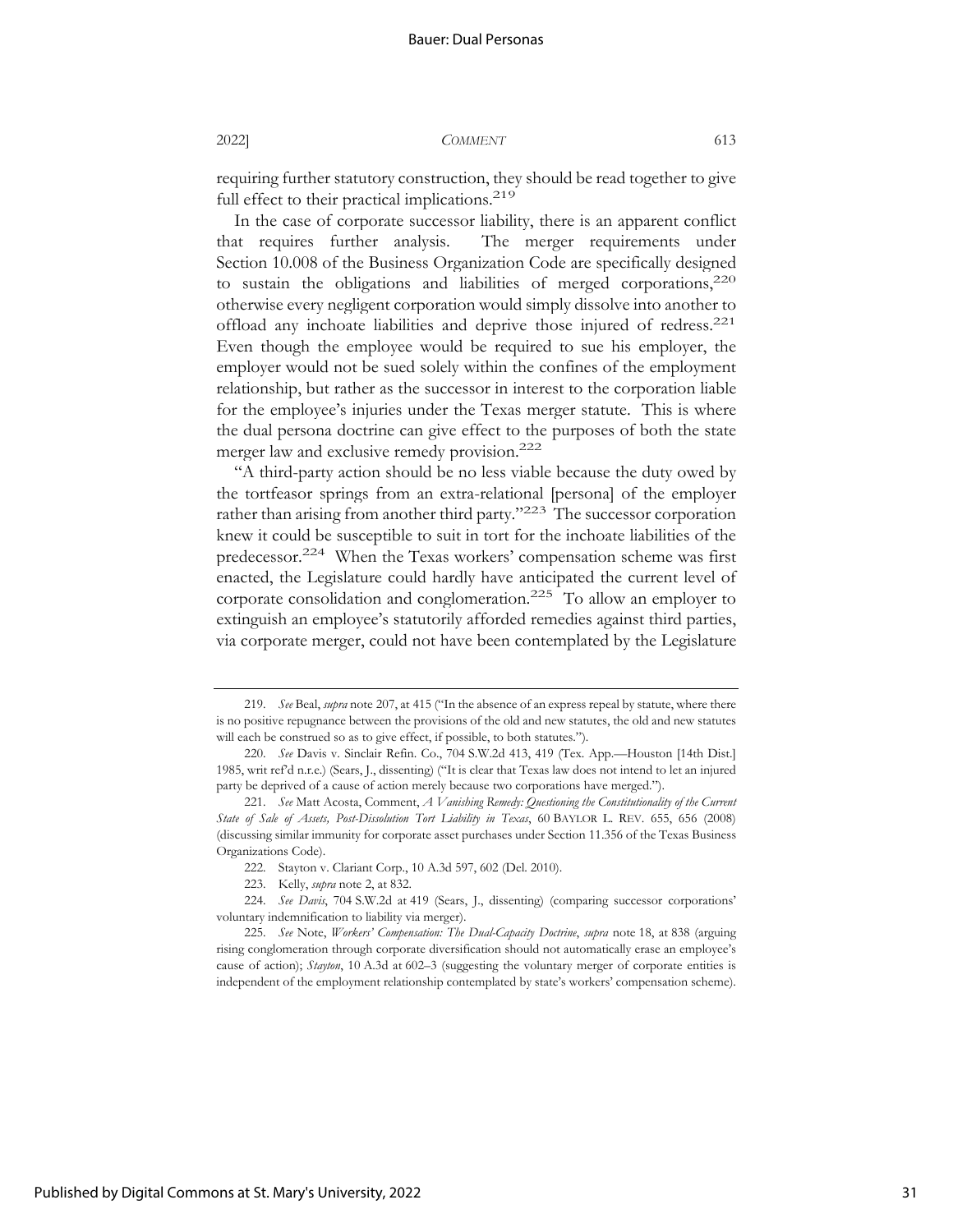in creating the Workers' Compensation Act,<sup>226</sup> and therefore should not be permitted.227 Further still, the practical effect of extending such protections would "cloak the employer with absolute immunity from liability under any theory to an injured employee who is eligible for or has received workers' compensation[,] even though the liability asserted arises outside the employment relationship."228 Since it is far from clear that either the Texas Legislature or the Texas Supreme Court would shut the courthouse doors on the dual persona doctrine, we can now turn to the second issue expressed by the *Cohn* court—the implications of the effects of a dual persona doctrine on the workers' compensation system in Texas.229

#### 2. Implications of the Dual Persona Doctrine in Texas

It should come as no surprise that states which have applied the dual persona version of dual capacity theory still have working employment compensation programs. Neither have the courts in these states been bombarded with a surge of new lawsuits based on the dual persona doctrine. Similarly, we should not expect a substantial increase in Texas litigation for two reasons: first, application of the dual persona doctrine is inherently limited by the laws that create its existence; and second the effect of other provisions in the Texas Workers' Compensation Act prevent an employee's double recovery after receiving employment compensation benefits.

The dual persona doctrine is distinct from traditional dual capacity theory in that the state legislature or common law have "already clearly recognized duality of legal persons, so that it may be realistically assumed that a legislature would have intended that duality to be respected."230 In reality, there are only so many personas which can claim such legal status.<sup>231</sup> To suggest, therefore, that this concept can be indiscriminately enlarged to

<sup>226.</sup> *See* Kelly, *supra* note 2, at 831–32 ("The plain intent of current compensation schemes is to protect the employee for injuries which occur in the course of his employment while also preserving his right to bring third-party actions.").

<sup>227.</sup> An ultra-strict interpretation of the law should be avoided when it leads to outcomes inconsistent with the true intent and purposes of the legislature in enacting it. Beal, *supra* note 207, at 426.

<sup>228.</sup> Kimzey v. Interpace Corp., 694 P.2d 907, 912 (Kan. Ct. App. 1985).

<sup>229.</sup> Cohn v. Spinks Indus., Inc., 602 S.W.2d 102, 104 (Tex. App.—Dallas 1980, writ ref'd n.r.e.).

<sup>230. 10</sup> LARSON, *supra* note 10, § 113.01.

<sup>231.</sup> See generally id. § 113.01-.02 (listing different scenarios where dual legal personalities can reasonably be implicated, such as trustees, corporations, and shareholders).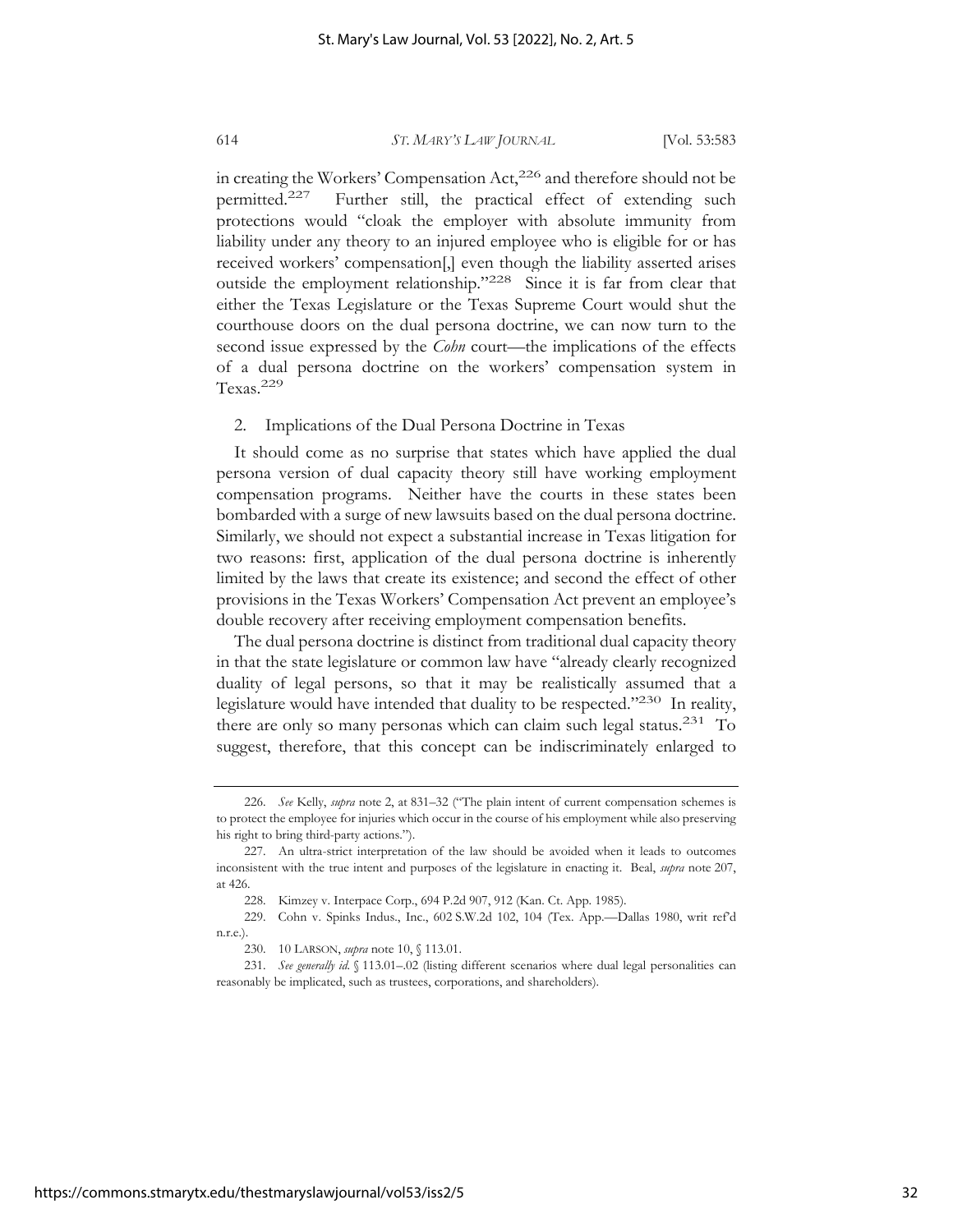encompass every aspect of an employer's existence—as was a main critique of the dual persona doctrine's predecessor—is mere unwarranted speculation.

Even if Texas employees tried to expand the dual persona doctrine beyond its reasonable applications, they would still have to contend with the limitations in Section 417.002 of the Texas Labor Code. Section 417.002 requires that a subscribing employer be subrogated to the rights of the employee for any amounts recovered from a third party up to the value of the employment compensation benefits the employer's insurance carrier already paid to the injured employee.<sup>232</sup> If the employer is treated as a third party for dual persona purposes, the employee's damages could simply be offset by the value of employment compensation benefits already paid out. Taking the Texas Business Organizations and Labor Codes to their logical conclusion completely negates the issues prior courts had with dual capacity theory and also protects the employee: (1) the employee is not deprived of his standing to bring suit; (2) the employee is prevented from receiving greater benefits than he would otherwise be entitled to if he were injured by a third party; and (3) the employer is nearly always in no worse a position than if the exclusive remedy provision was strictly construed.

#### V. CONCLUSION

#### A. *The Dual Capacity Doctrine is Rejected as Unworkable*

When an employer's negligence causes an employee's injury on the job, the employee can normally bring suit to recover damages for the workrelated injury. But an employee who elects to receive employment compensation benefits under the Texas Workers' Compensation Act is barred from bringing suit against the negligent employer. However, there are situations where an employee may be injured by an employer's negligence in duties that arise independent of the employment relationship, such as a doctor's negligent treatment of a patient who also happens to be an employee. In such scenarios, it makes sense to hold the employer liable for their violation of those independent obligations, notwithstanding the exclusive remedy provision of the Act. Despite its logic, most states have rejected the dual capacity doctrine as unworkable and in direct conflict with

<sup>232.</sup> TEX. LAB. CODE ANN. § 417.002(a) ("The net amount recovered by a claimant in a thirdparty action shall be used to reimburse the insurance carrier for benefits, including medical benefits, that have been paid for the compensable injury.").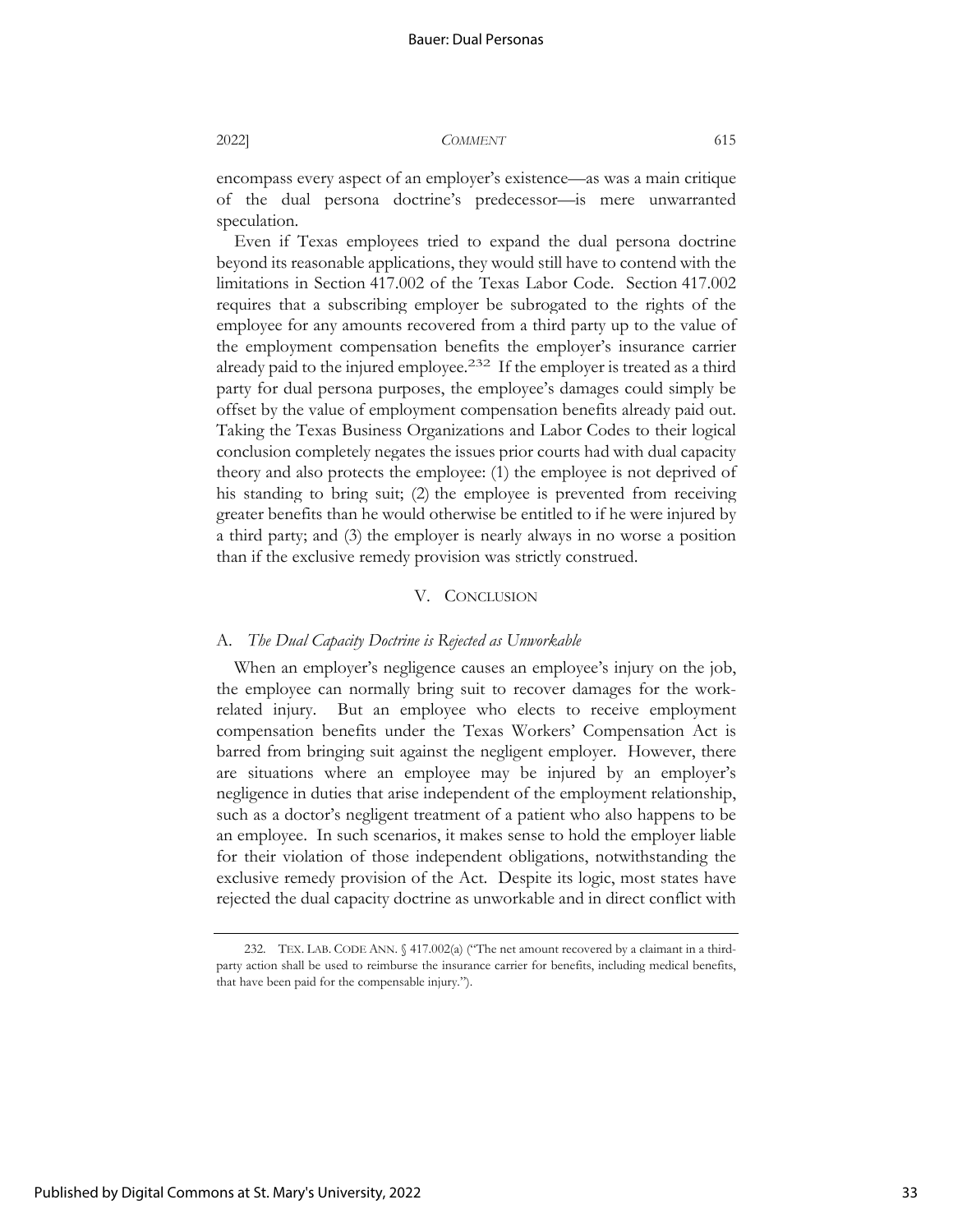the intent of most state legislatures that employment compensation benefits be the exclusive remedy for an injured employee, regardless of an employer's various capacities. Additionally, most courts and commentators argue that applying the dual capacity doctrine would completely destroy the workers' compensation scheme, as most employers occupy multiple capacities daily. However, its successor, the dual persona doctrine, is not saddled with the same concerns.

#### B. *The Dual Persona Doctrine is Possible and Practical*

As this Comment has demonstrated, there are at least two dual personas that can be used to circumvent the exclusive remedy provision of the Texas Workers' Compensation Act to hold an employer liable as a third party. The Business Organizations Code generates the dual personas a shareholder may hold, and there is no reason to believe the Texas Legislature intended for a shareholder to be allowed to reverse pierce the corporate form and receive both the benefits of limited liability as a shareholder and immunity as a subscribing employer. In fact, at least one Texas court has already applied the dual persona doctrine in this situation.

Similarly, there is no basis for the assertion that the Legislature intended for the exclusive remedy provision to wholly eliminate the liabilities a successor corporation readily takes on when it merges with a predecessor corporation. And the fact that at least one Texas court acknowledged an employer's dual personas—by holding a shareholder liable as the owner or occupier of land—should only increase support for application of other dual personas which share similar statutorily created existences, such as the liability of a successor corporation as the manufacturer or designer of a defective product. Further, a court can apply these dual personas without offending the general purposes behind the Texas Workers' Compensation Act.

## C. *The Dual Persona Doctrine Will Not Harm the Texas Workers' Compensation Act*

The dual persona doctrine does not enlarge an employee's chances of recovery against an employer but simply preserves the employee's right to bring a tort cause of action. The dual persona doctrine is limited in that its existence is only justified by the statutes in the Business Organizations Code and in highly-entrenched common law distinctions that are, and have been, recognized under Texas law for a significant period of time. Unlike with the